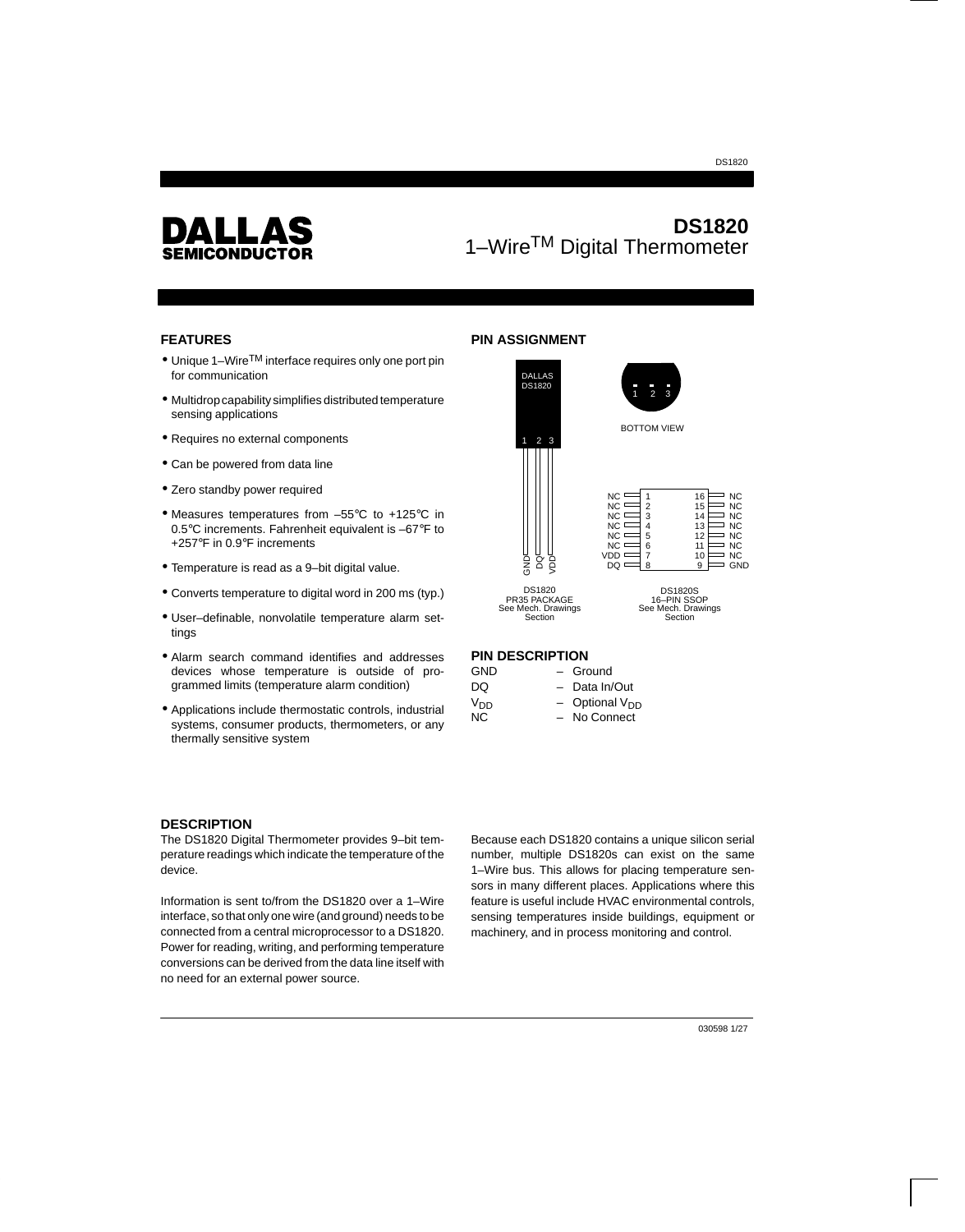| <b>PIN</b><br>16-PIN SSOP | <b>PIN</b><br><b>PR35</b> | <b>SYMBOL</b>   | <b>DESCRIPTION</b>                                                                             |
|---------------------------|---------------------------|-----------------|------------------------------------------------------------------------------------------------|
| 9                         |                           | GND             | Ground.                                                                                        |
| 8                         | 2                         | DQ              | Data Input/Output pin. For 1–Wire operation: Open drain. (See<br>"Parasite Power" section.)    |
|                           | 3                         | V <sub>DD</sub> | <b>Optional V<sub>DD</sub> pin.</b> See "Parasite Power" section for details of<br>connection. |

#### **DETAILED PIN DESCRIPTION**

DS1820S (16–pin SSOP): All pins not specified in this table are not to be connected.

#### **OVERVIEW**

The block diagram of Figure 1 shows the major components of the DS1820. The DS1820 has three main data components: 1) 64–bit lasered ROM, 2) temperature sensor, and 3) nonvolatile temperature alarm triggers TH and TL. The device derives its power from the 1–Wire communication line by storing energy on an internal capacitor during periods of time when the signal line is high and continues to operate off this power source during the low times of the 1–Wire line until it returns high to replenish the parasite (capacitor) supply. As an alternative, the DS1820 may also be powered from an external 5 volts supply.

Communication to the DS1820 is via a 1–Wire port. With the 1–Wire port, the memory and control functions will not be available before the ROM function protocol has been established. The master must first provide one of five ROM function commands: 1) Read ROM, 2) Match ROM, 3) Search ROM, 4) Skip ROM, or 5) Alarm Search. These commands operate on the 64–bit lasered ROM portion of each device and can single out a specific device if many are present on the 1–Wire line as well as indicate to the Bus Master how many and what types of devices are present. After a ROM function sequence has been successfully executed, the memory and control functions are accessible and the master may then provide any one of the six memory and control function commands.

One control function command instructs the DS1820 to perform a temperature measurement. The result of this measurement will be placed in the DS1820's scratchpad memory, and may be read by issuing a memory function command which reads the contents of the scratchpad memory. The temperature alarm triggers TH and TL consist of one byte EEPROM each. If the alarm search command is not applied to the DS1820, these registers may be used as general purpose user memory. Writing TH and TL is done using a memory function command. Read access to these registers is through the scratchpad. All data is read and written least significant bit first.



**DS1820 BLOCK DIAGRAM** Figure 1

030598 2/27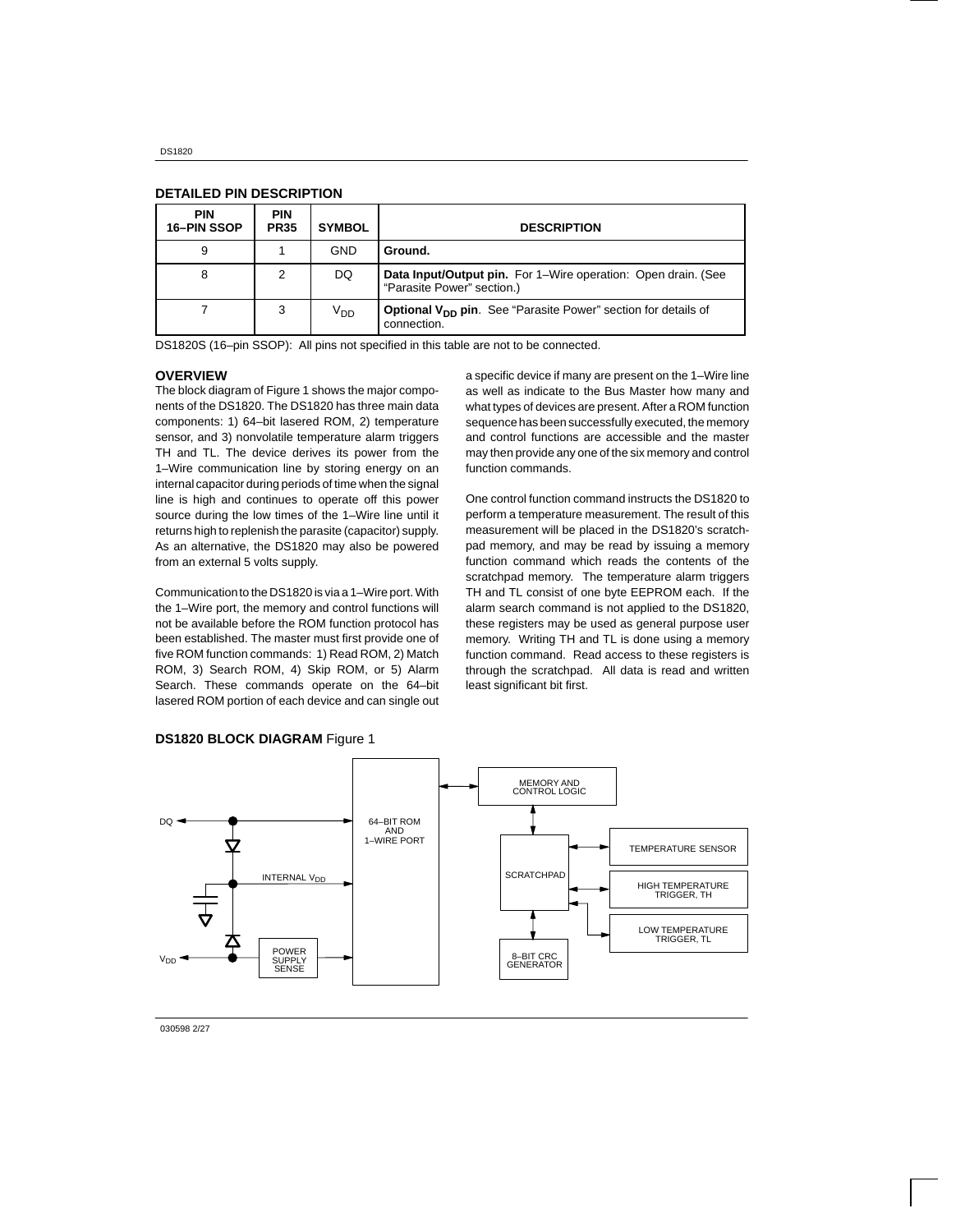#### **PARASITE POWER**

The block diagram (Figure 1) shows the parasite powered circuitry. This circuitry "steals" power whenever the I/O or  $V_{DD}$  pins are high. I/O will provide sufficient power as long as the specified timing and voltage requirements are met (see the section titled "1–Wire Bus System"). The advantages of parasite power are two–fold: 1) by parasiting off this pin, no local power source is needed for remote sensing of temperature, and 2) the ROM may be read in absence of normal power.

In order for the DS1820 to be able to perform accurate temperature conversions, sufficient power must be provided over the I/O line when a temperature conversion is taking place. Since the operating current of the DS1820 is up to 1 mA, the I/O line will not have sufficient drive due to the 5K pull–up resistor. This problem is particularly acute if several DS1820's are on the same I/O and attempting to convert simultaneously.

There are two ways to assure that the DS1820 has sufficient supply current during its active conversion cycle. The first is to provide a strong pull–up on the I/O line whenever temperature conversions or copies to the  $E^2$ memory are taking place. This may be accomplished by using a MOSFET to pull the I/O line directly to the power supply as shown in Figure 2. The I/O line must be switched over to the strong pull-up within 10 us maximum after issuing any protocol that involves copying to the E2 memory or initiates temperature conversions. When using the parasite power mode, the  $V_{DD}$  pin must be tied to ground.

Another method of supplying current to the DS1820 is through the use of an external power supply tied to the

 $V<sub>DD</sub>$  pin, as shown in Figure 3. The advantage to this is that the strong pull–up is not required on the I/O line, and the bus master need not be tied up holding that line high during temperature conversions. This allows other data traffic on the 1–Wire bus during the conversion time. In addition, any number of DS1820's may be placed on the 1–Wire bus, and if they all use external power, they may all simultaneously perform temperature conversions by issuing the Skip ROM command and then issuing the Convert T command. Note that as long as the external power supply is active, the GND pin may not be floating.

The use of parasite power is not recommended above 100°C, since it may not be able to sustain communications given the higher leakage currents the DS1820 exhibits at these temperatures. For applications in which such temperatures are likely, it is strongly recommended that  $V_{DD}$  be applied to the DS1820.

For situations where the bus master does not know whether the DS1820's on the bus are parasite powered or supplied with external  $V_{DD}$ , a provision is made in the DS1820 to signal the power supply scheme used. The bus master can determine if any DS1820's are on the bus which require the strong pull–up by sending a Skip ROM protocol, then issuing the read power supply command. After this command is issued, the master then issues read time slots. The DS1820 will send back "0" on the 1–Wire bus if it is parasite powered; it will send back a "1" if it is powered from the  $V_{DD}$  pin. If the master receives a "0", it knows that it must supply the strong pull–up on the I/O line during temperature conversions. See "Memory Command Functions" section for more detail on this command protocol.



## **STRONG PULL–UP FOR SUPPLYING DS1820 DURING TEMPERATURE CONVERSION** Figure 2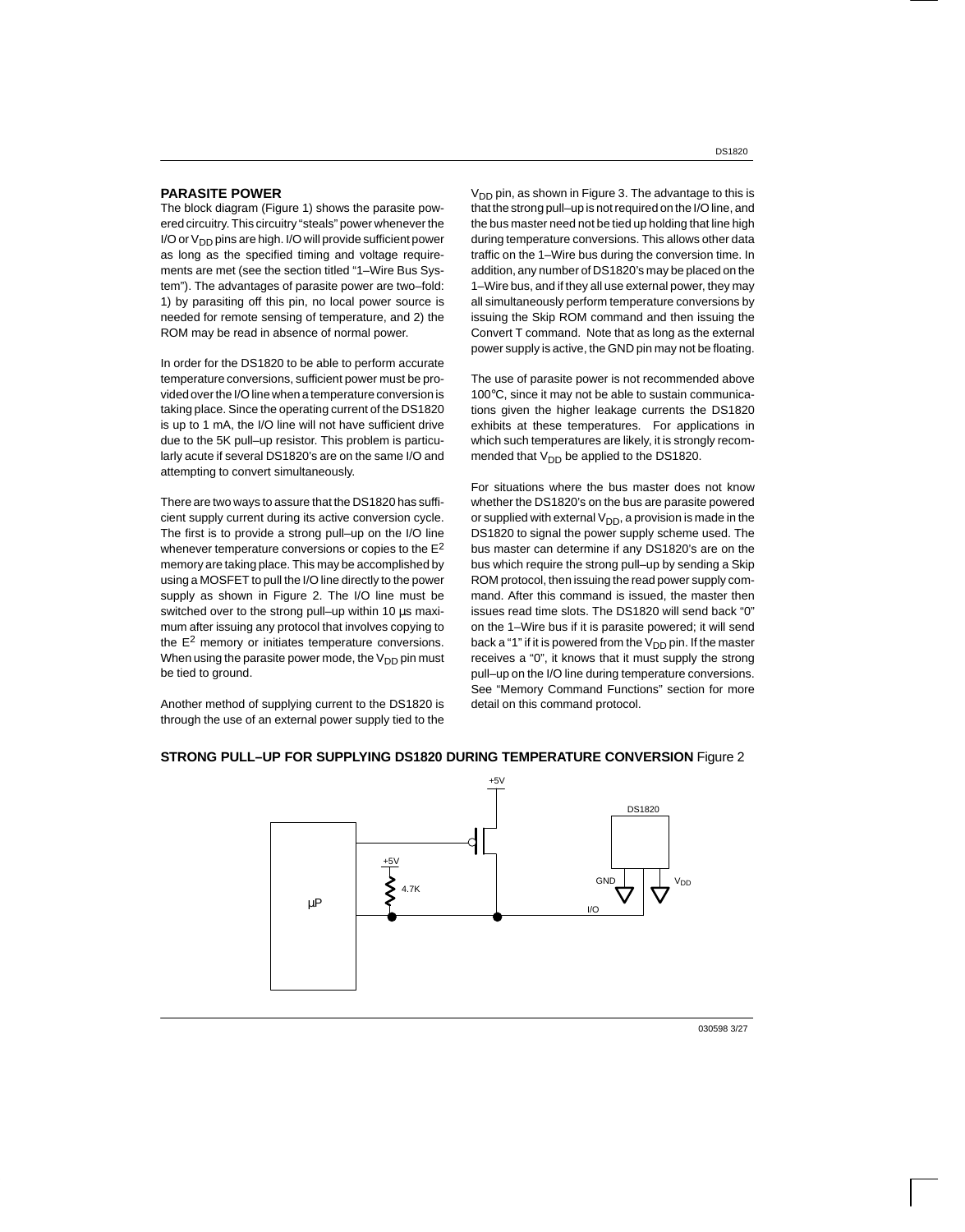

## **USING V<sub>DD</sub> TO SUPPLY TEMPERATURE CONVERSION CURRENT** Figure 3

#### **OPERATION – MEASURING TEMPERATURE**

The DS1820 measures temperature through the use of an on–board proprietary temperature measurement technique. A block diagram of the temperature measurement circuitry is shown in Figure 4.

The DS1820 measures temperature by counting the number of clock cycles that an oscillator with a low temperature coefficient goes through during a gate period determined by a high temperature coefficient oscillator. The counter is preset with a base count that corresponds to –55°C. If the counter reaches zero before the gate period is over, the temperature register, which is also preset to the –55°C value, is incremented, indicating that the temperature is higher than –55°C.

At the same time, the counter is then preset with a value determined by the slope accumulator circuitry. This circuitry is needed to compensate for the parabolic behavior of the oscillators over temperature. The counter is then clocked again until it reaches zero. If the gate period is still not finished, then this process repeats.

The slope accumulator is used to compensate for the non–linear behavior of the oscillators over temperature, yielding a high resolution temperature measurement. This is done by changing the number of counts necessary for the counter to go through for each incremental degree in temperature. To obtain the desired resolution, therefore, both the value of the counter and the number of counts per degree C (the value of the slope accumulator) at a given temperature must be known.

Internally, this calculation is done inside the DS1820 to provide 0.5°C resolution. The temperature reading is

provided in a 16–bit, sign–extended two's complement reading. Table 1 describes the exact relationship of output data to measured temperature. The data is transmitted serially over the 1–Wire interface. The DS1820 can measure temperature over the range of –55°C to +125°C in 0.5°C increments. For Fahrenheit usage, a lookup table or conversion factor must be used.

Note that temperature is represented in the DS1820 in terms of a  $1/2$ °C LSB, yielding the following 9-bit format:

| MCD |  |   |        |   |   |   |   |
|-----|--|---|--------|---|---|---|---|
|     |  | ٠ | ÷<br>⊾ | 0 | A | ٠ | C |
| --  |  |   |        |   |   |   |   |

 $= -25$ °C

The most significant (sign) bit is duplicated into all of the bits in the upper MSB of the two–byte temperature register in memory. This "sign–extension" yields the 16–bit temperature readings as shown in Table 1.

Higher resolutions may be obtained by the following procedure. First, read the temperature, and truncate the 0.5°C bit (the LSB) from the read value. This value is TEMP READ. The value left in the counter may then be read. This value is the count remaining (COUNT\_REMAIN) after the gate period has ceased. The last value needed is the number of counts per degree C (COUNT\_PER\_C) at that temperature. The actual temperature may be then be calculated by the user using the following:

TEMPERATURE = TEMP\_READ – 0.25 (COUNT\_PER\_C – COUNT\_REMAIN) COUNT\_PER\_C

030598 4/27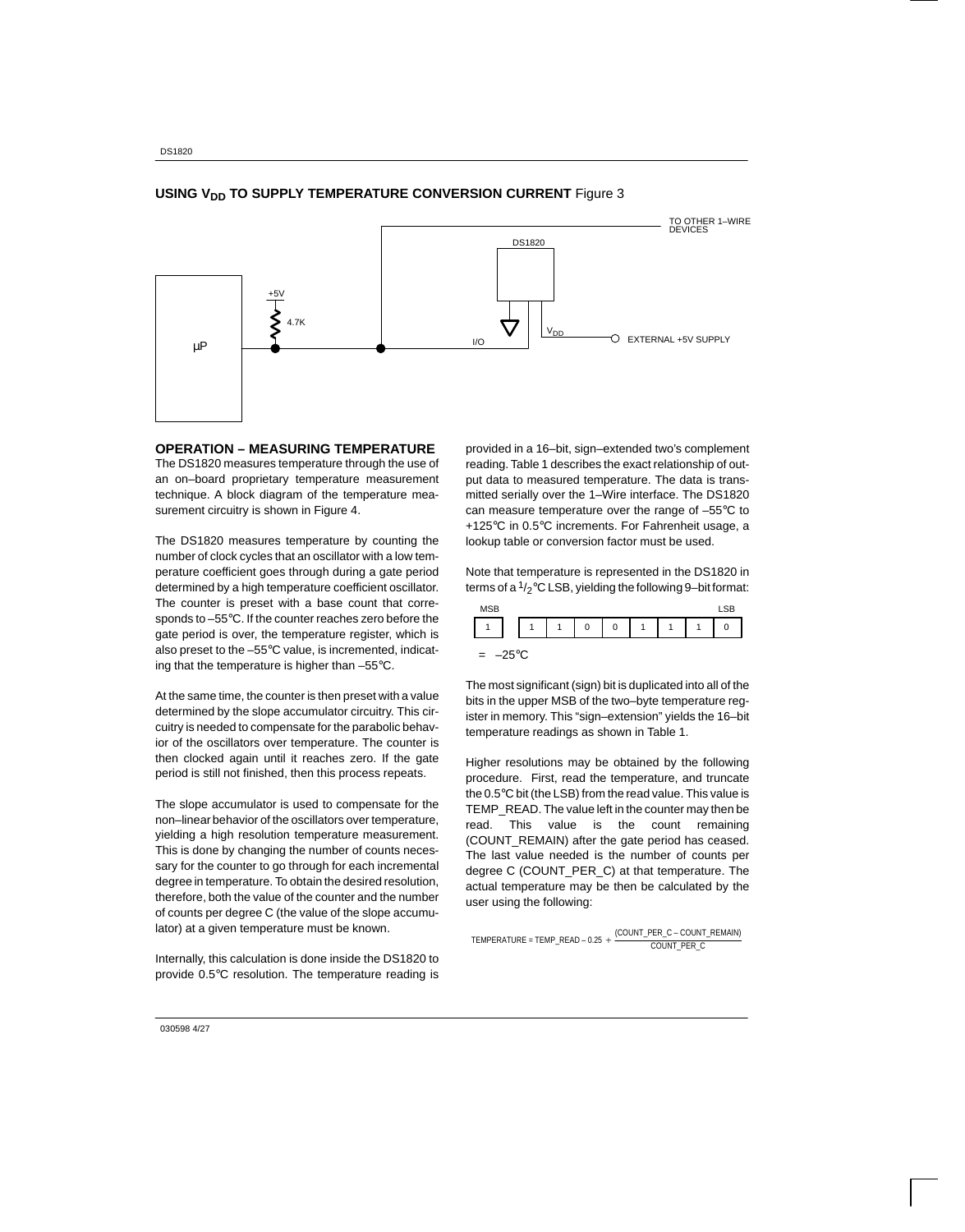## **TEMPERATURE MEASURING CIRCUITRY** Figure 4



## **TEMPERATURE/DATA RELATIONSHIPS** Table 1

| <b>TEMPERATURE</b> | <b>DIGITAL OUTPUT</b><br>(Binary) | <b>DIGITAL OUTPUT</b><br>(Hex) |
|--------------------|-----------------------------------|--------------------------------|
| $+125^{\circ}$ C   | 00000000 11111010                 | 00FA                           |
| $+25^{\circ}$ C    | 00000000 00110010                 | 0032h                          |
| $+ \frac{1}{2}$ °C | 00000000 00000001                 | 0001h                          |
| $+0^{\circ}$ C     | 00000000 00000000                 | 0000h                          |
| $-1/2$ °C          | 11111111 11111111                 | FFFFh                          |
| $-25^{\circ}$ C    | 11111111 11001110                 | <b>FFCEh</b>                   |
| $-55^{\circ}$ C    | 11111111 10010010                 | FF92h                          |

## **OPERATION – ALARM SIGNALING**

After the DS1820 has performed a temperature conversion, the temperature value is compared to the trigger values stored in TH and TL. Since these registers are 8–bit only, the 0.5°C bit is ignored for comparison. The most significant bit of TH or TL directly corresponds to the sign bit of the 16–bit temperature register. If the result of a temperature measurement is higher than TH or lower than TL, an alarm flag inside the device is set.

This flag is updated with every temperature measurement. As long as the alarm flag is set, the DS1820 will respond to the alarm search command. This allows many DS1820s to be connected in parallel doing simultaneous temperature measurements. If somewhere the temperature exceeds the limits, the alarming device(s) can be identified and read immediately without having to read non–alarming devices.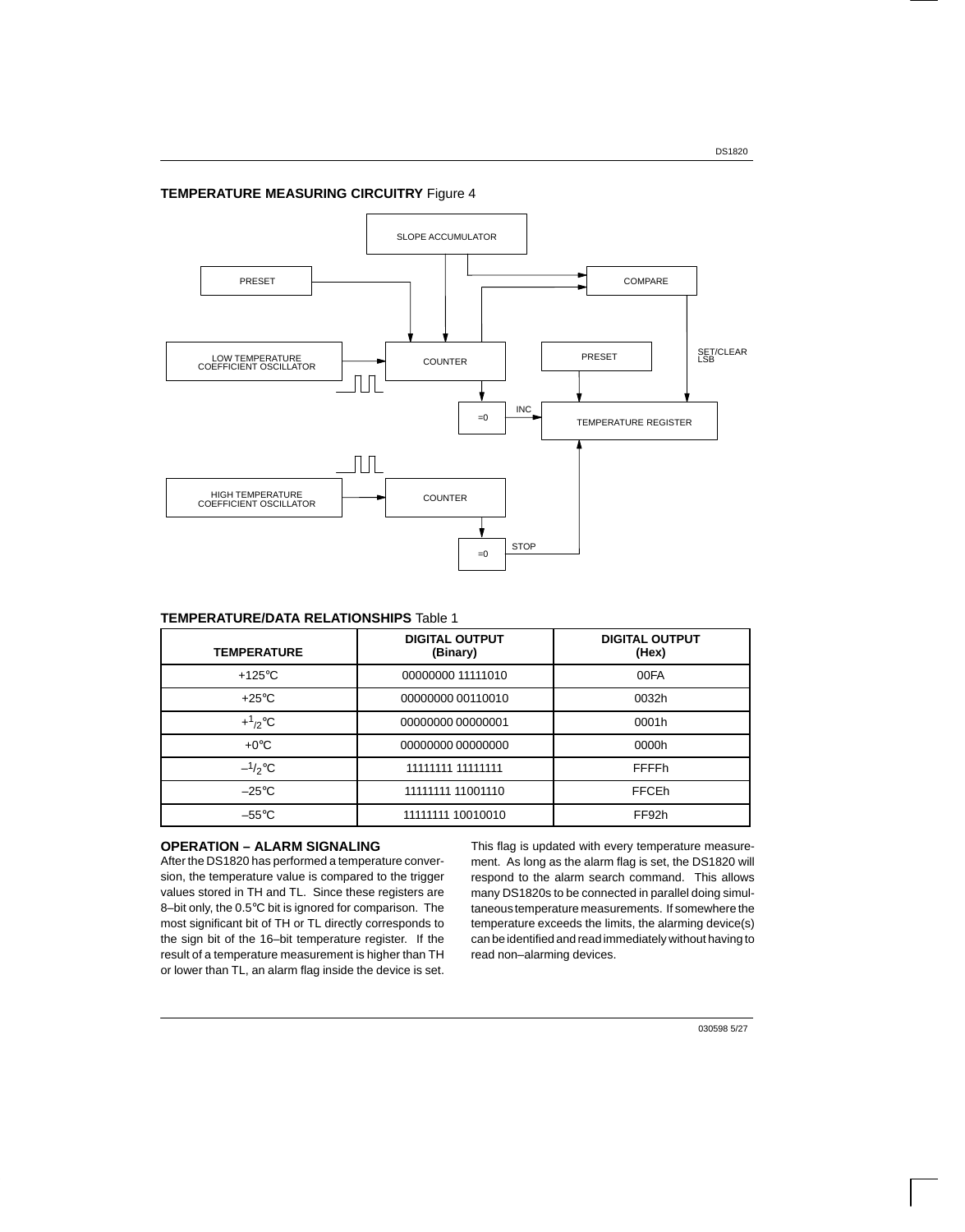#### **64–BIT LASERED ROM**

Each DS1820 contains a unique ROM code that is 64–bits long. The first eight bits are a 1–Wire family code (DS1820 code is 10h). The next 48 bits are a unique serial number. The last eight bits are a CRC of the first 56 bits. (See Figure 5.) The 64–bit ROM and ROM Function Control section allow the DS1820 to operate as a 1–Wire device and follow the 1–Wire protocol detailed in the section "1–Wire Bus System". The functions required to control sections of the DS1820 are not accessible until the ROM function protocol has been satisfied. This protocol is described in the ROM function protocol flowchart (Figure 6). The 1–Wire bus master must first provide one of five ROM function commands: 1) Read ROM, 2) Match ROM, 3) Search ROM, 4) Skip ROM, or 5) Alarm Search. After a ROM functions sequence has been successfully executed, the functions specific to the DS1820 are accessible and the bus master may then provide and one of the six memory and control function commands.

#### **CRC GENERATION**

The DS1820 has an 8–bit CRC stored in the most significant byte of the 64–bit ROM. The bus master can compute a CRC value from the first 56–bits of the 64–bit ROM and compare it to the value stored within the DS1820 to determine if the ROM data has been received error–free by the bus master. The equivalent polynomial function of this CRC is:

$$
CRC = X^8 + X^5 + X^4 + 1
$$

The DS1820 also generates an 8–bit CRC value using the same polynomial function shown above and pro-

vides this value to the bus master to validate the transfer of data bytes. In each case where a CRC is used for data transfer validation, the bus master must calculate a CRC value using the polynomial function given above and compare the calculated value to either the 8–bit CRC value stored in the 64–bit ROM portion of the DS1820 (for ROM reads) or the 8–bit CRC value computed within the DS1820 (which is read as a ninth byte when the scratchpad is read). The comparison of CRC values and decision to continue with an operation are determined entirely by the bus master. There is no circuitry inside the DS1820 that prevents a command sequence from proceeding if the CRC stored in or calculated by the DS1820 does not match the value generated by the bus master.

The 1–Wire CRC can be generated using a polynomial generator consisting of a shift register and XOR gates as shown in Figure 7. Additional information about the Dallas 1–Wire Cyclic Redundancy Check is available in Application Note 27 entitled "Understanding and Using Cyclic Redundancy Checks with Dallas Semiconductor Touch Memory Products".

The shift register bits are initialized to zero. Then starting with the least significant bit of the family code, one bit at a time is shifted in. After the 8th bit of the family code has been entered, then the serial number is entered. After the 48th bit of the serial number has been entered, the shift register contains the CRC value. Shifting in the eight bits of CRC should return the shift register to all zeros.

|  |  | 64-BIT LASERED ROM Figure 5 |  |  |
|--|--|-----------------------------|--|--|
|--|--|-----------------------------|--|--|

|     | 8-BIT CRC CODE |     |     | 48-BIT SERIAL NUMBER | 8-BIT FAMILY CODE (10h) |     |
|-----|----------------|-----|-----|----------------------|-------------------------|-----|
| MSB |                | LSB | MSB | LSB                  | <b>MSB</b>              | LSB |

030598 6/27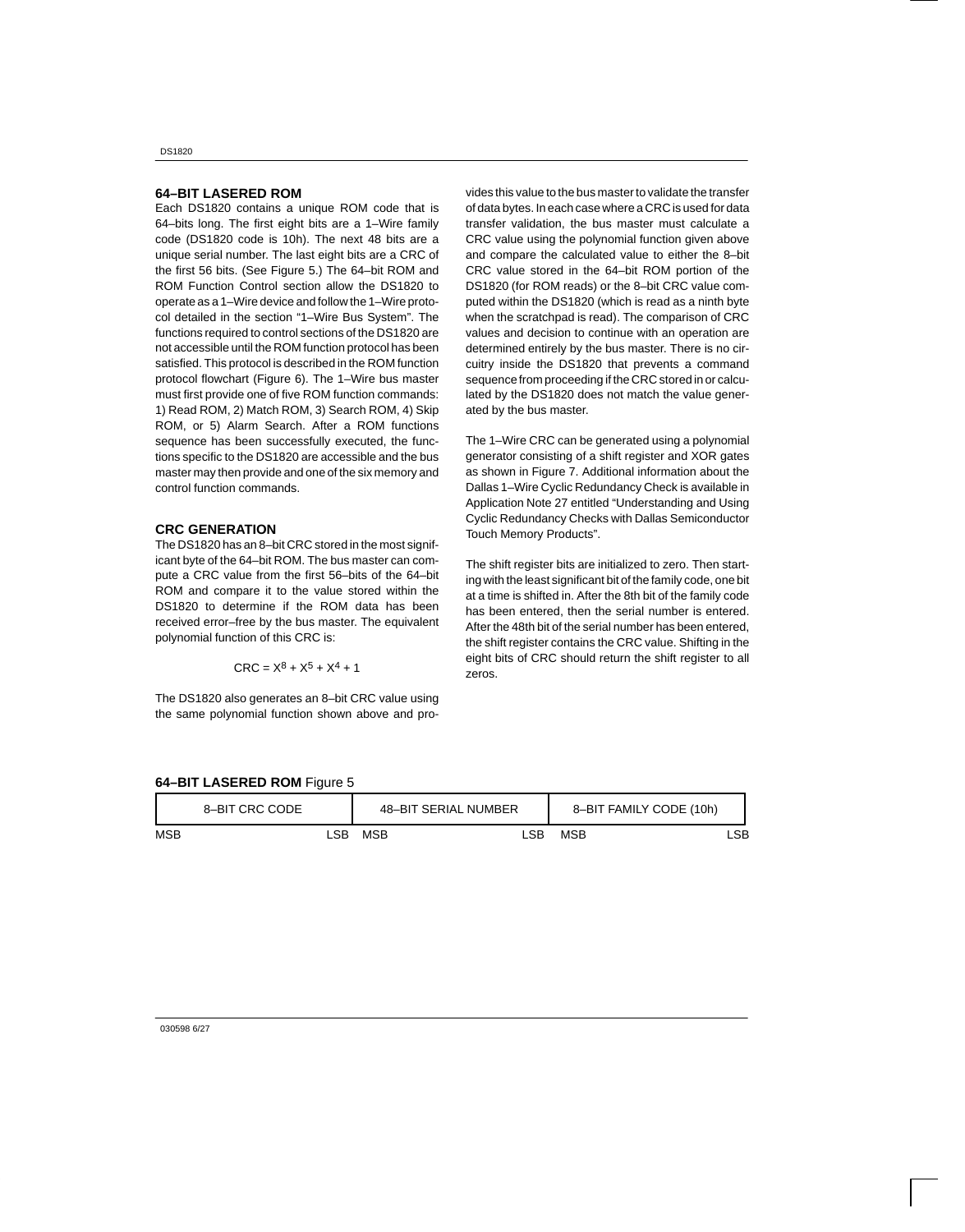## **ROM FUNCTIONS FLOW CHART** Figure 6



030598 7/27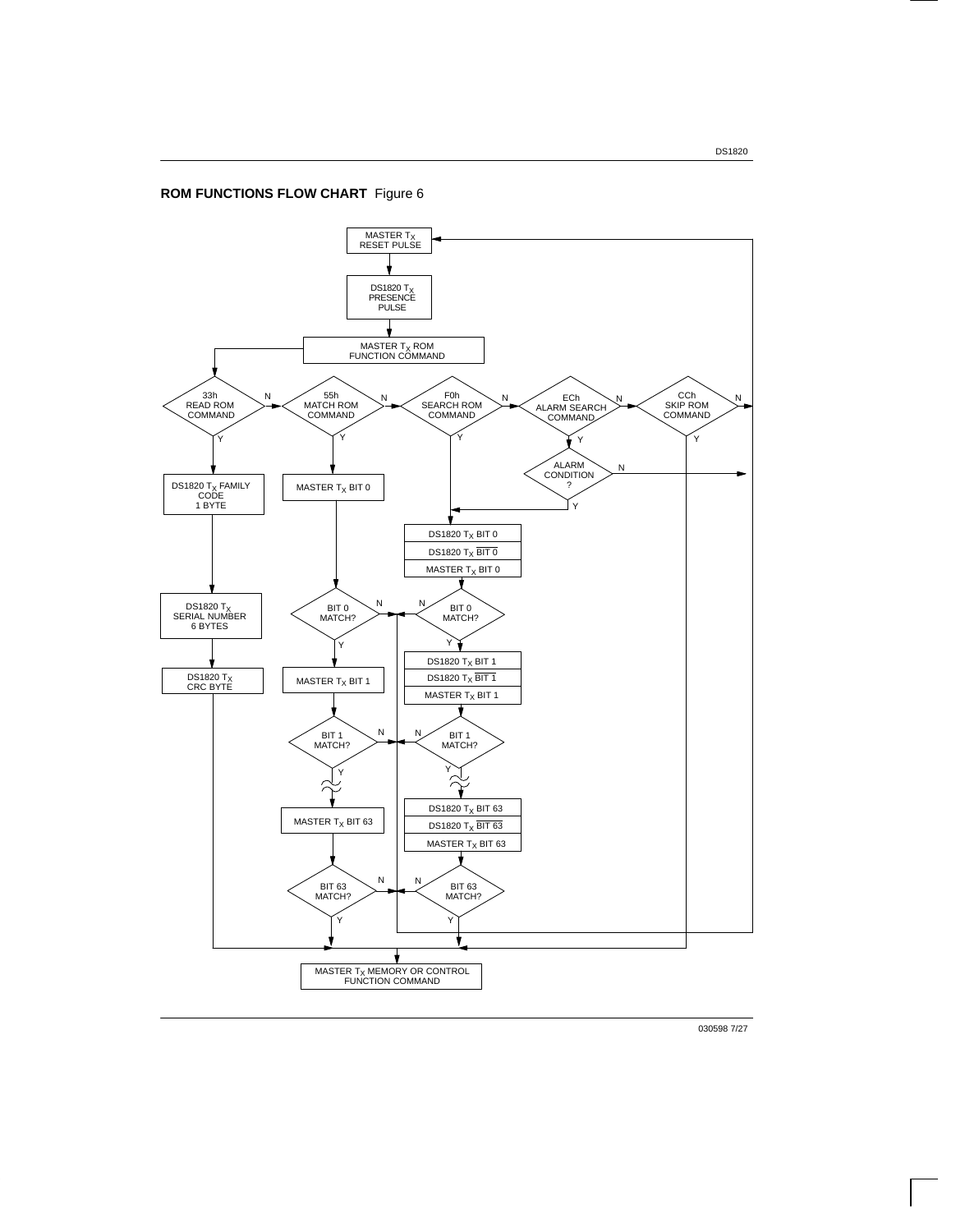

#### **MEMORY**

The DS1820's memory is organized as shown in Figure 8. The memory consists of a scratchpad RAM and a nonvolatile, electrically erasable  $(E^2)$  RAM, which stores the high and low temperature triggers TH and TL. The scratchpad helps insure data integrity when communicating over the 1–Wire bus. Data is first written to the scratchpad where it can be read back. After the data has been verified, a copy scratchpad command will transfer the data to the nonvolatile  $(E^2)$  RAM. This process insures data integrity when modifying the memory.

information. The third and fourth bytes are volatile copies of TH and TL and are refreshed with every power–on reset. The next two bytes are not used; upon reading back, however, they will appear as all logic 1's. The seventh and eighth bytes are count registers, which may be used in obtaining higher temperature resolution (see "Operation–measuring Temperature" section).

There is a ninth byte which may be read with a Read Scratchpad command. This byte contains a cyclic redundancy check (CRC) byte which is the CRC over all of the eight previous bytes. This CRC is implemented in the fashion described in the section titled "CRC Generation".

The scratchpad is organized as eight bytes of memory. The first two bytes contain the measured temperature

## **DS1820 MEMORY MAP** Figure 8

| <b>SCRATCHPAD</b>      | <b>BYTE</b>    |
|------------------------|----------------|
| <b>TEMPERATURE LSB</b> | $\Omega$       |
| <b>TEMPERATURE MSB</b> | 1              |
| TH/USER BYTE 1         | $\overline{2}$ |
| <b>TL/USER BYTE 2</b>  | 3              |
| <b>RESERVED</b>        | 4              |
| <b>RESERVED</b>        | 5              |
| <b>COUNT REMAIN</b>    | 6              |
| COUNT PER °C           | 7              |
|                        |                |
| CRC                    | 8              |



 $E^2$  RAM

| TH/USER BYTE 1 |
|----------------|
| TL/USER BYTE 2 |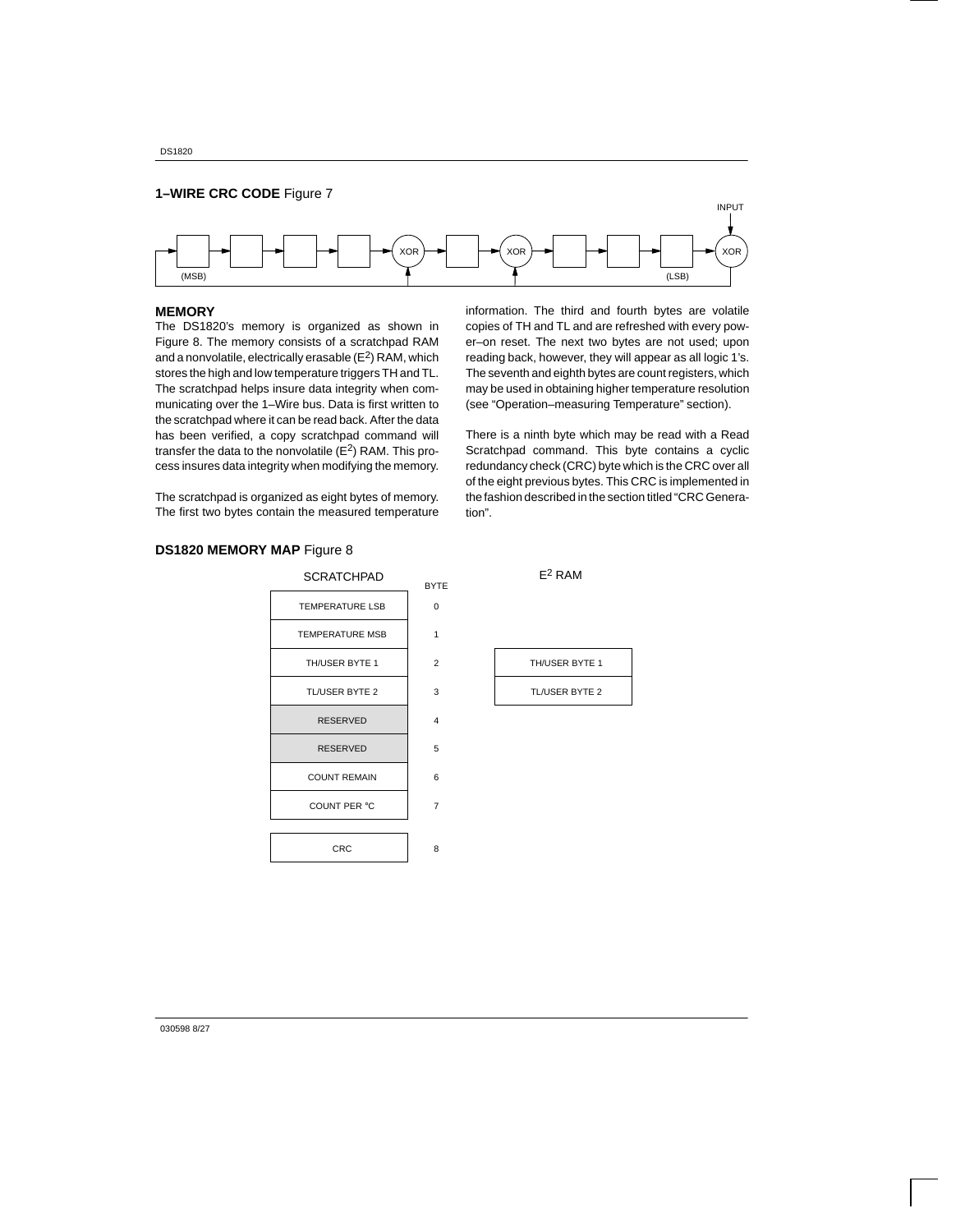#### **1–WIRE BUS SYSTEM**

The 1–Wire bus is a system which has a single bus master and one or more slaves. The DS1820 behaves as a slave. The discussion of this bus system is broken down into three topics: hardware configuration, transaction sequence, and 1–Wire signaling (signal types and timing).

at the appropriate time. To facilitate this, each device attached to the 1–Wire bus must have open drain or 3–state outputs. The 1–Wire port of the DS1820 (I/O pin) is open drain with an internal circuit equivalent to that shown in Figure 9. A multidrop bus consists of a 1–Wire bus with multiple slaves attached. The 1–Wire bus requires a pullup resistor of approximately 5KΩ.

## **HARDWARE CONFIGURATION**

The 1–Wire bus has only a single line by definition; it is important that each device on the bus be able to drive it

## **HARDWARE CONFIGURATION** Figure 9



The idle state for the 1–Wire bus is high. If for any reason a transaction needs to be suspended, the bus MUST be left in the idle state if the transaction is to resume. Infinite recovery time can occur between bits so long as the 1–Wire bus is in the inactive (high) state during the recovery period. If this does not occur and the bus is left low for more than 480 µs, all components on the bus will be reset.

#### **TRANSACTION SEQUENCE**

The protocol for accessing the DS1820 via the 1–Wire port is as follows:

- Initialization
- ROM Function Command
- Memory Function Command
- Transaction/Data

#### **INITIALIZATION**

All transactions on the 1–Wire bus begin with an initialization sequence. The initialization sequence consists of a reset pulse transmitted by the bus master followed by presence pulse(s) transmitted by the slave(s).

The presence pulse lets the bus master know that the DS1820 is on the bus and is ready to operate. For more details, see the "1–Wire Signaling" section.

#### **ROM FUNCTION COMMANDS**

Once the bus master has detected a presence, it can issue one of the five ROM function commands. All ROM function commands are 8–bits long. A list of these commands follows (refer to flowchart in Figure 6):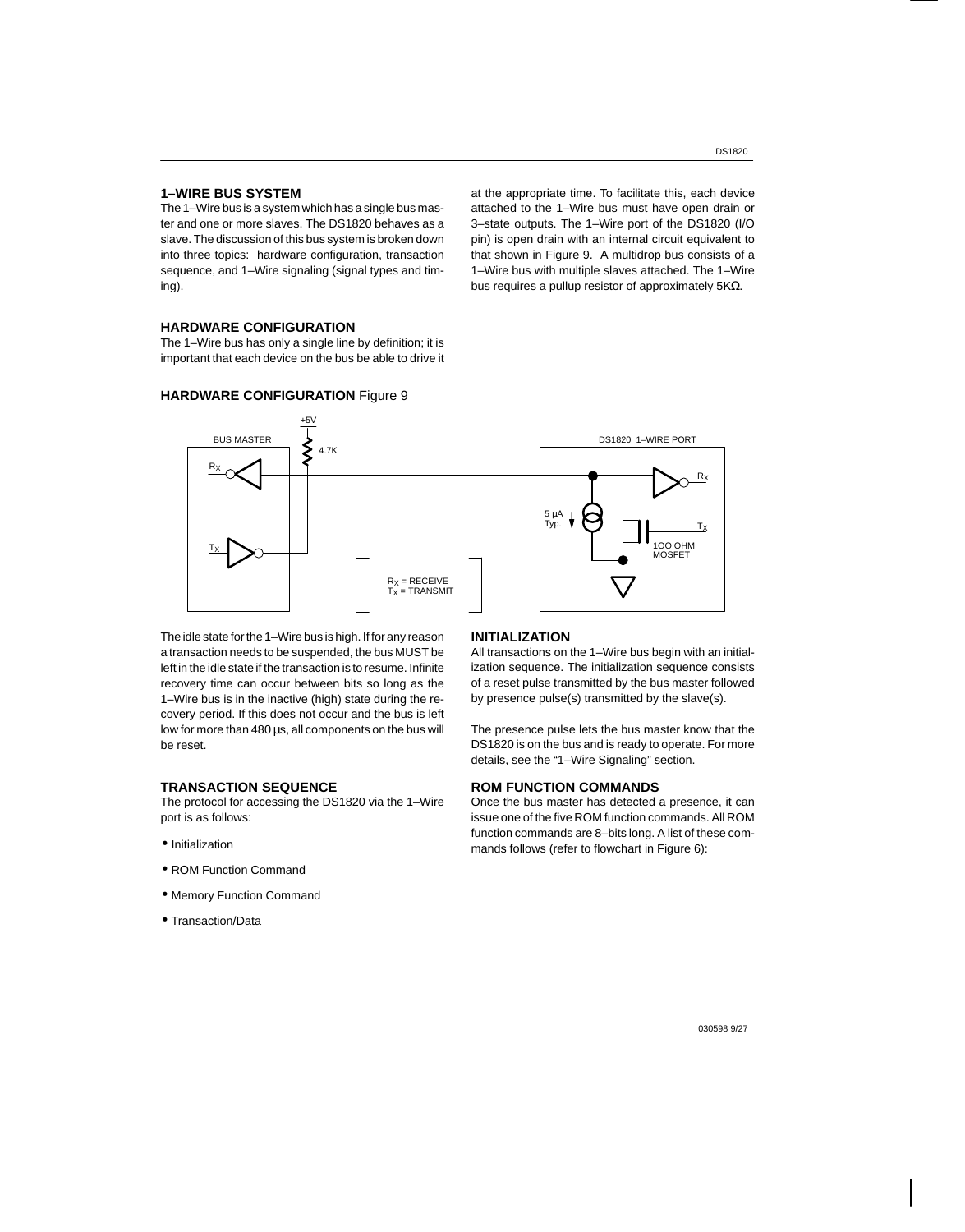### **Read ROM [33h]**

This command allows the bus master to read the DS1820's 8–bit family code, unique 48–bit serial number, and 8–bit CRC. This command can only be used if there is a single DS1820 on the bus. If more than one slave is present on the bus, a data collision will occur when all slaves try to transmit at the same time (open drain will produce a wired AND result).

#### **Match ROM [55h]**

The match ROM command, followed by a 64–bit ROM sequence, allows the bus master to address a specific DS1820 on a multidrop bus. Only the DS1820 that exactly matches the 64–bit ROM sequence will respond to the following memory function command. All slaves that do not match the 64–bit ROM sequence will wait for a reset pulse. This command can be used with a single or multiple devices on the bus.

#### **Skip ROM [CCh]**

This command can save time in a single drop bus system by allowing the bus master to access the memory functions without providing the 64–bit ROM code. If more than one slave is present on the bus and a read command is issued following the Skip ROM command, data collision will occur on the bus as multiple slaves transmit simultaneously (open drain pulldowns will produce a wired AND result).

#### **Search ROM [F0h]**

When a system is initially brought up, the bus master might not know the number of devices on the 1–Wire bus or their 64–bit ROM codes. The search ROM command allows the bus master to use a process of elimination to identify the 64–bit ROM codes of all slave devices on the bus.

#### **Alarm Search [ECh]**

The flowchart of this command is identical to the Search ROM command. However, the DS1820 will respond to this command only if an alarm condition has been encountered at the last temperature measurement. An alarm condition is defined as a temperature higher than TH or lower than TL. The alarm condition remains set as long as the DS1820 is powered up, or until another temperature measurement reveals a non–alarming value. For alarming, the trigger values stored in EEPROM are taken into account. If an alarm condition exists and the TH or TL settings are changed, another temperature

conversion should be done to validate any alarm conditions.

#### **Example of a ROM Search**

The ROM search process is the repetition of a simple 3–step routine: read a bit, read the complement of the bit, then write the desired value of that bit. The bus master performs this simple, 3–step routine on each bit of the ROM. After one complete pass, the bus master knows the contents of the ROM in one device. The remaining number of devices and their ROM codes may be identified by additional passes.

The following example of the ROM search process assumes four different devices are connected to the same 1–Wire bus. The ROM data of the four devices is as shown:

| ROM <sub>1</sub> | 00110101 |
|------------------|----------|
| ROM <sub>2</sub> | 10101010 |
| ROM3             | 11110101 |
| ROM4             | 00010001 |

The search process is as follows:

- 1. The bus master begins the initialization sequence by issuing a reset pulse. The slave devices respond by issuing simultaneous presence pulses.
- 2. The bus master will then issue the Search ROM command on the 1–Wire bus.
- 3. The bus master reads a bit from the 1–Wire bus. Each device will respond by placing the value of the first bit of their respective ROM data onto the 1–Wire bus. ROM1 and ROM4 will place a 0 onto the 1–Wire bus, i.e., pull it low. ROM2 and ROM3 will place a 1 onto the 1–Wire bus by allowing the line to stay high. The result is the logical AND of all devices on the line, therefore the bus master sees a 0. The bus master reads another bit. Since the Search ROM data command is being executed, all of the devices on the 1–Wire bus respond to this second read by placing the complement of the first bit of their respective ROM data onto the 1–Wire bus. ROM1 and ROM4 will place a 1 onto the 1–Wire, allowing the line to stay high. ROM2 and ROM3 will place a 0 onto the 1–Wire, thus it will be pulled low. The bus master again observes a 0 for the complement of the first ROM data bit. The bus master has determined that there are some devices on the 1–Wire bus that have a 0 in the first position and others that have a 1.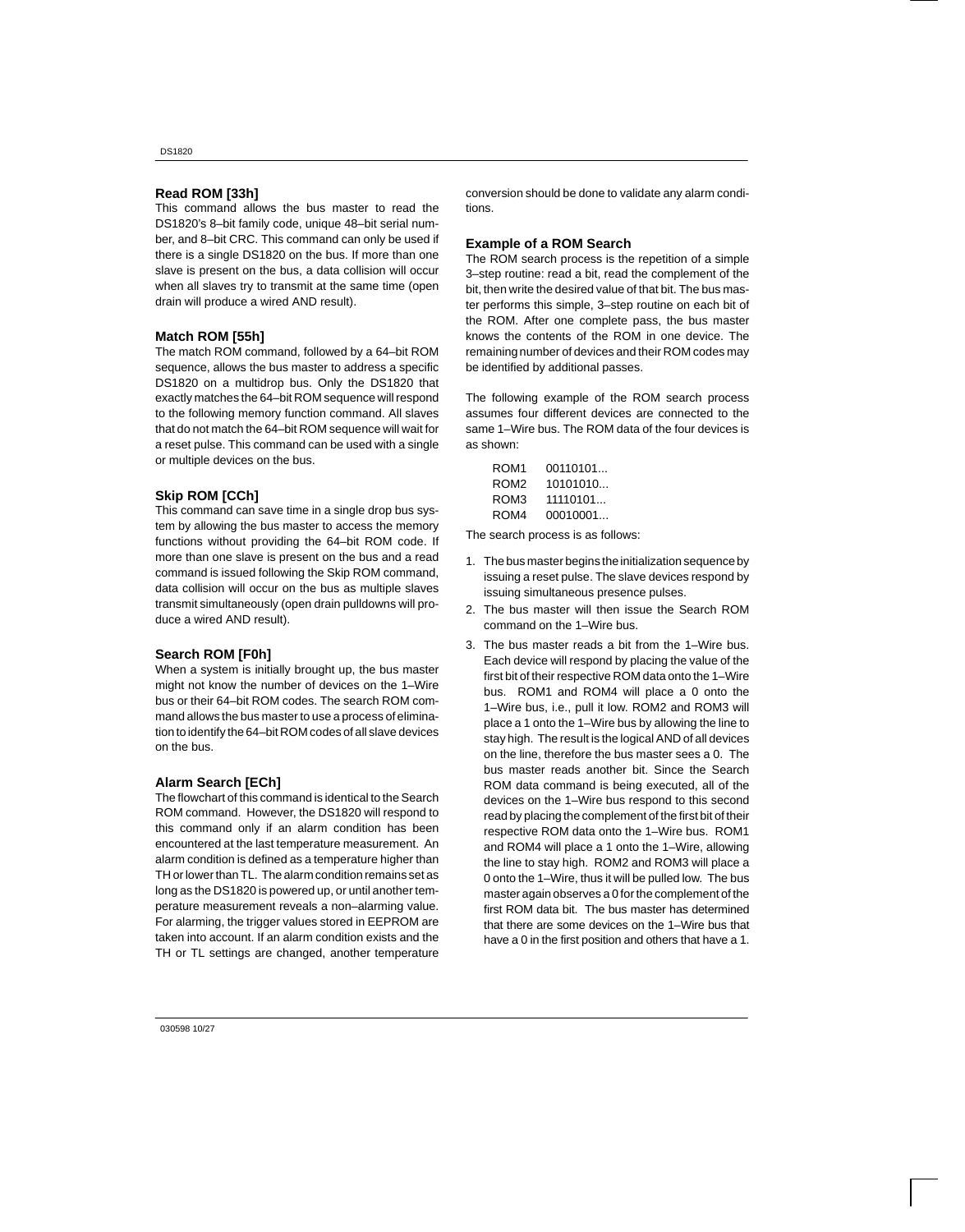The data obtained from the two reads of the 3–step routine have the following interpretations:

- 00 There are still devices attached which have conflicting bits in this position.
- 01 All devices still coupled have a 0–bit in this bit position.
- 10 All devices still coupled have a 1–bit in this bit position.
- 11 There are no devices attached to the 1–Wire bus.
- 4. The bus master writes a 0. This deselects ROM2 and ROM3 for the remainder of this search pass, leaving only ROM1 and ROM4 connected to the 1–Wire bus.
- 5. The bus master performs two more reads and receives a 0–bit followed by a 1–bit. This indicates that all devices still coupled to the bus have 0's as their second ROM data bit.
- 6. The bus master then writes a 0 to keep both ROM1 and ROM4 coupled.
- 7. The bus master executes two reads and receives two 0–bits. This indicates that both 1–bits and 0–bits exist as the third bit of the ROM data of the attached devices.
- 8. The bus master writes a 0–bit. This deselects ROM1 leaving ROM4 as the only device still connected.
- 9. The bus master reads the remainder of the ROM bits for ROM4 and continues to access the part if desired. This completes the first pass and uniquely identifies one part on the 1–Wire bus.
- 10. The bus master starts a new ROM search sequence by repeating steps 1 through 7.
- 11. The bus master writes a 1–bit. This decouples ROM4, leaving only ROM1 still coupled.
- 12. The bus master reads the remainder of the ROM bits for ROM1 and communicates to the underlying logic if desired. This completes the second ROM search pass, in which another of the ROMs was found.
- 13. The bus master starts a new ROM search by repeating steps 1 through 3.
- 14. The bus master writes a 1–bit. This deselects ROM1 and ROM4 for the remainder of this search pass, leaving only ROM2 and ROM3 coupled to the system.
- 15. The bus master executes two read time slots and receives two zeros.
- 16. The bus master writes a 0–bit. This decouples ROM3, and leaving only ROM2.
- 17. The bus master reads the remainder of the ROM bits for ROM2 and communicates to the underlying logic if desired. This completes the third ROM search pass, in which another of the ROMs was found.
- 18. The bus master starts a new ROM search by repeating steps 13 through 15.
- 19. The bus master writes a 1–bit. This decouples ROM2, leaving only ROM3.
- 20. The bus master reads the remainder of the ROM bits for ROM3 and communicates to the underlying logic if desired. This completes the fourth ROM search pass, in which another of the ROMs was found.

#### **Note the following:**

The bus master learns the unique ID number (ROM data pattern) of one 1–Wire device on each ROM Search operation. The time required to derive the part's unique ROM code is:

 $960 \,\mu s + (8 + 3 \times 64) \,61 \,\mu s = 13.16 \,\text{ms}$ 

The bus master is therefore capable of identifying 75 different 1–Wire devices per second.

### **I/O SIGNALING**

The DS1820 requires strict protocols to insure data integrity. The protocol consists of several types of signaling on one line: reset pulse, presence pulse, write 0, write 1, read 0, and read 1. All of these signals, with the exception of the presence pulse, are initiated by the bus master.

The initialization sequence required to begin any communication with the DS1820 is shown in Figure 11. A reset pulse followed by a presence pulse indicates the DS1820 is ready to send or receive data given the correct ROM command and memory function command.

The bus master transmits (TX) a reset pulse (a low signal for a minimum of 480 us). The bus master then releases the line and goes into a receive mode (RX). The 1–Wire bus is pulled to a high state via the 5K pull–up resistor . After detecting the rising edge on the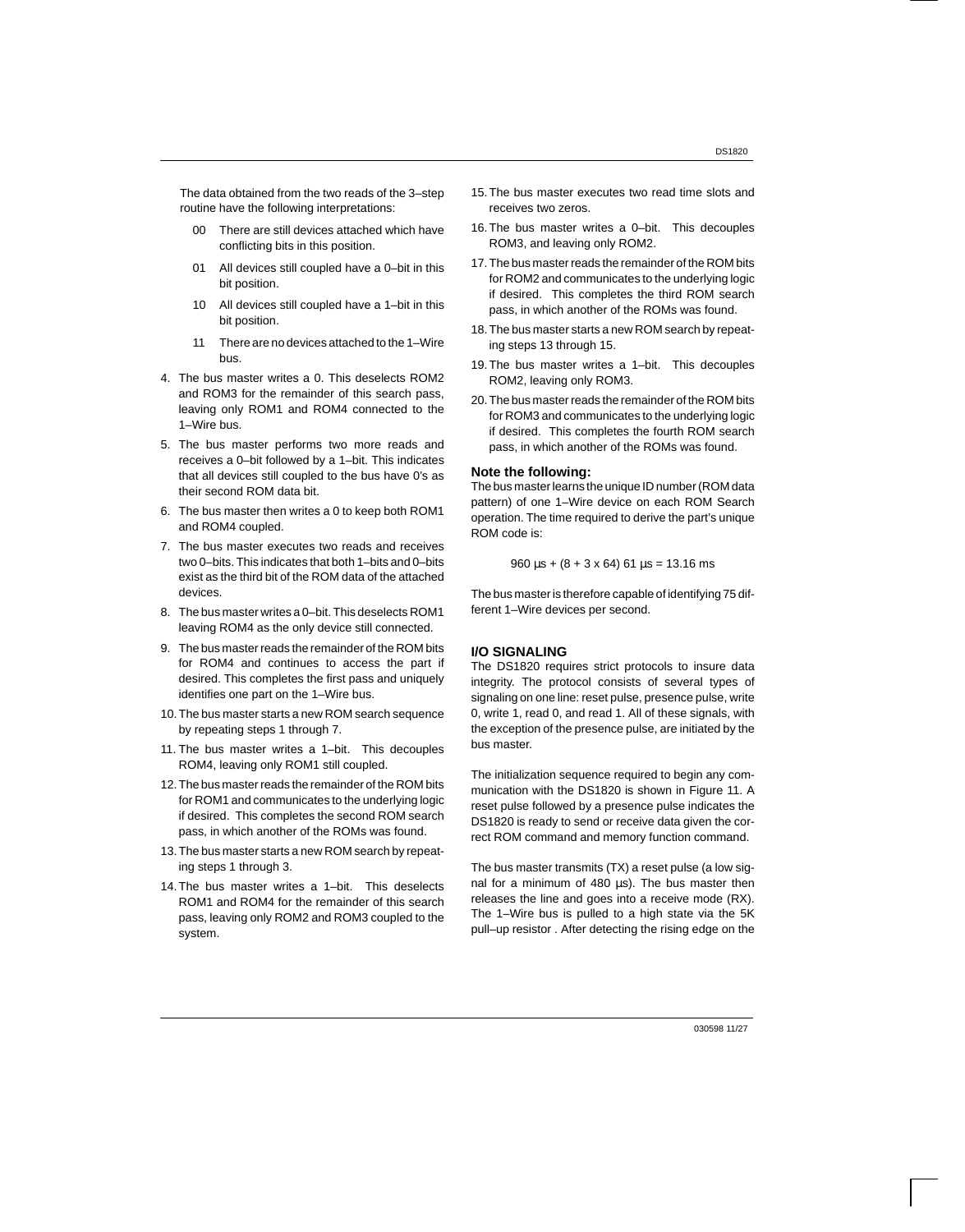I/O pin, the DS1820 waits 15–60 µs and then transmits the presence pulse (a low signal for 60–240 µs).

## **MEMORY COMMAND FUNCTIONS**

The following command protocols are summarized in Table 2, and by the flowchart of Figure 10.

## **Write Scratchpad [4Eh]**

This command writes to the scratchpad of the DS1820, starting at address 2. The next two bytes written will be saved in scratchpad memory, at address locations 2 and 3. Writing may be terminated at any point by issuing a reset.

030598 12/27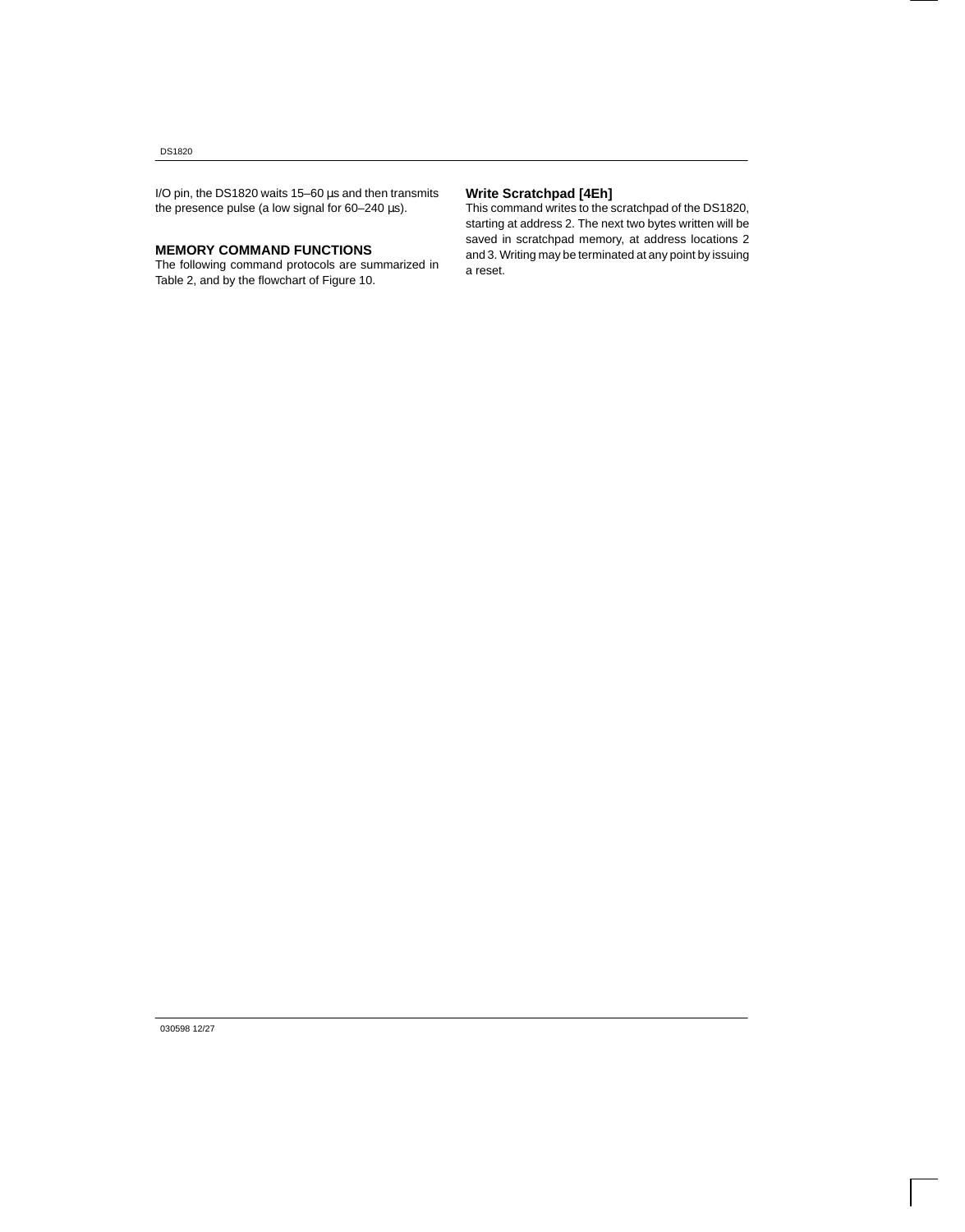DS1820

## **MEMORY FUNCTIONS FLOW CHART** Figure 10



030598 13/27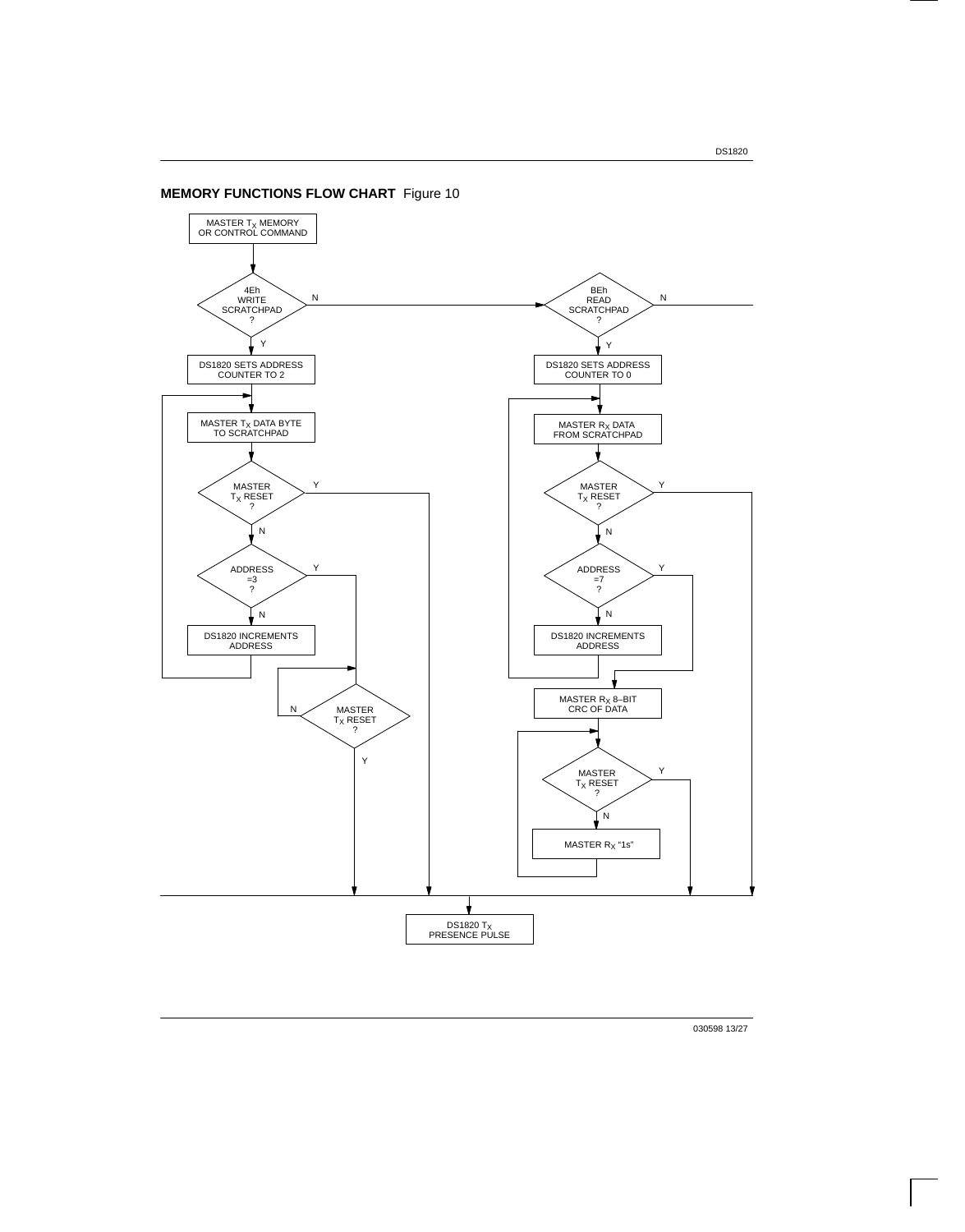## **MEMORY FUNCTIONS FLOW CHART** Figure 10 (cont'd)



030598 14/27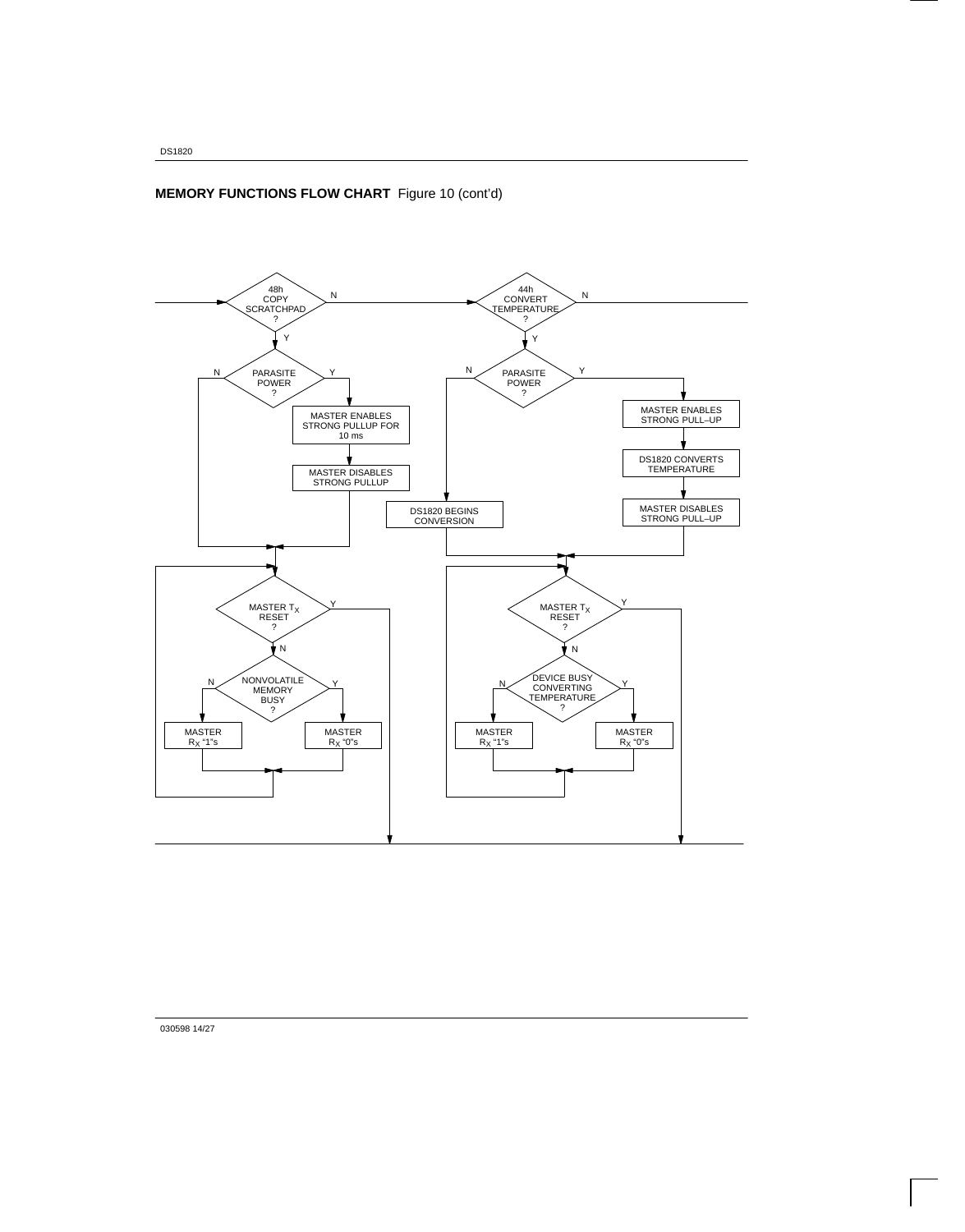

030598 15/27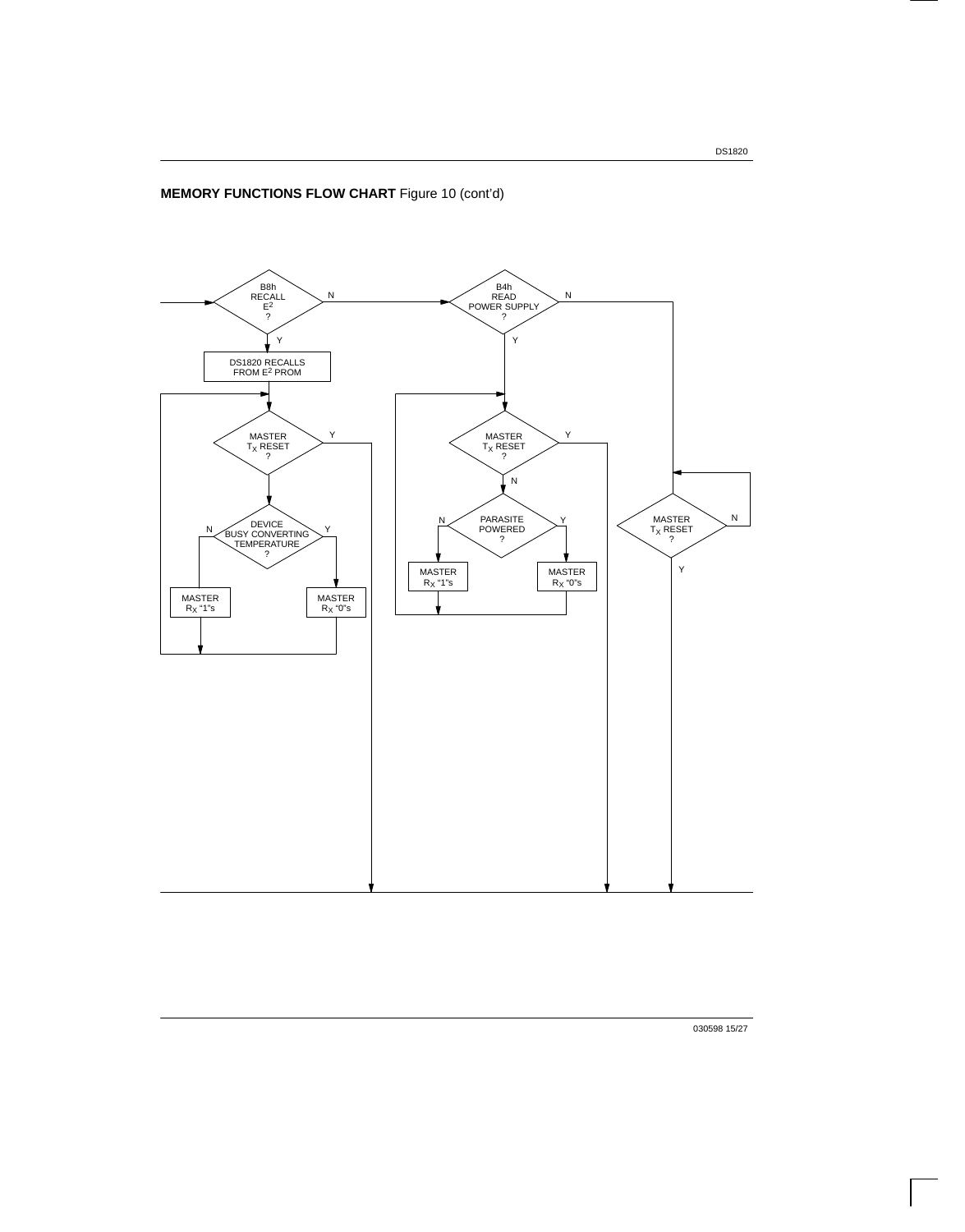## **INITIALIZATION PROCEDURE "RESET AND PRESENCE PULSES"** Figure 11



#### **DS1820 COMMAND SET** Table 2

| <b>INSTRUCTION</b>    | <b>DESCRIPTION</b>                                                                          | <b>PROTOCOL</b>  | <b>1–WIRE BUS</b><br><b>AFTER ISSUING</b><br><b>PROTOCOL</b>                             | <b>NOTES</b> |
|-----------------------|---------------------------------------------------------------------------------------------|------------------|------------------------------------------------------------------------------------------|--------------|
|                       | <b>TEMPERATURE CONVERSION COMMANDS</b>                                                      |                  |                                                                                          |              |
| Convert T             | Initiates temperature conversion.                                                           |                  | <read temperature<br="">busy status&gt;</read>                                           |              |
|                       | <b>MEMORY COMMANDS</b>                                                                      |                  |                                                                                          |              |
| Read Scratchpad       | Reads bytes from scratchpad and<br>reads CRC byte.                                          | <b>BEh</b>       | $\le$ read data up to 9<br>bytes>                                                        |              |
| Write Scratchpad      | Writes bytes into scratchpad at<br>addresses 2 and 3 (TH and TL<br>temperature triggers).   | 4Eh              | <write 2<br="" data="" into="">bytes at addr. 2 and<br/>addr. <math>3\geq</math></write> |              |
| Copy Scratchpad       | Copies scratchpad into nonvolatile<br>memory (addresses 2 and 3 only).                      |                  | <read copy="" status=""></read>                                                          | 2            |
| Recall E <sup>2</sup> | Recalls values stored in nonvolatile<br>memory into scratchpad (tempera-<br>ture triggers). | B <sub>8</sub> h | <read temperature<br="">busy status&gt;</read>                                           |              |
| Read Power Supply     | Signals the mode of DS1820<br>power supply to the master.                                   | B4h              | <read status="" supply=""></read>                                                        |              |

## **NOTES:**

- 1. Temperature conversion takes up to 500 ms. After receiving the Convert T protocol, if the part does not receive power from the  $V_{DD}$  pin, the I/O line for the DS1820 must be held high for at least 500 ms to provide power during the conversion process. As such, no other activity may take place on the 1–Wire bus for at least this period after a Convert T command has been issued.
- 2. After receiving the Copy Scratchpad protocol, if the part does not receive power from the V<sub>DD</sub> pin, the I/O line for the DS1820 must be held high for at least 10 ms to provide power during the copy process. As such, no other activity may take place on the 1–Wire bus for at least this period after a Copy Scratchpad command has been issued.

030598 16/27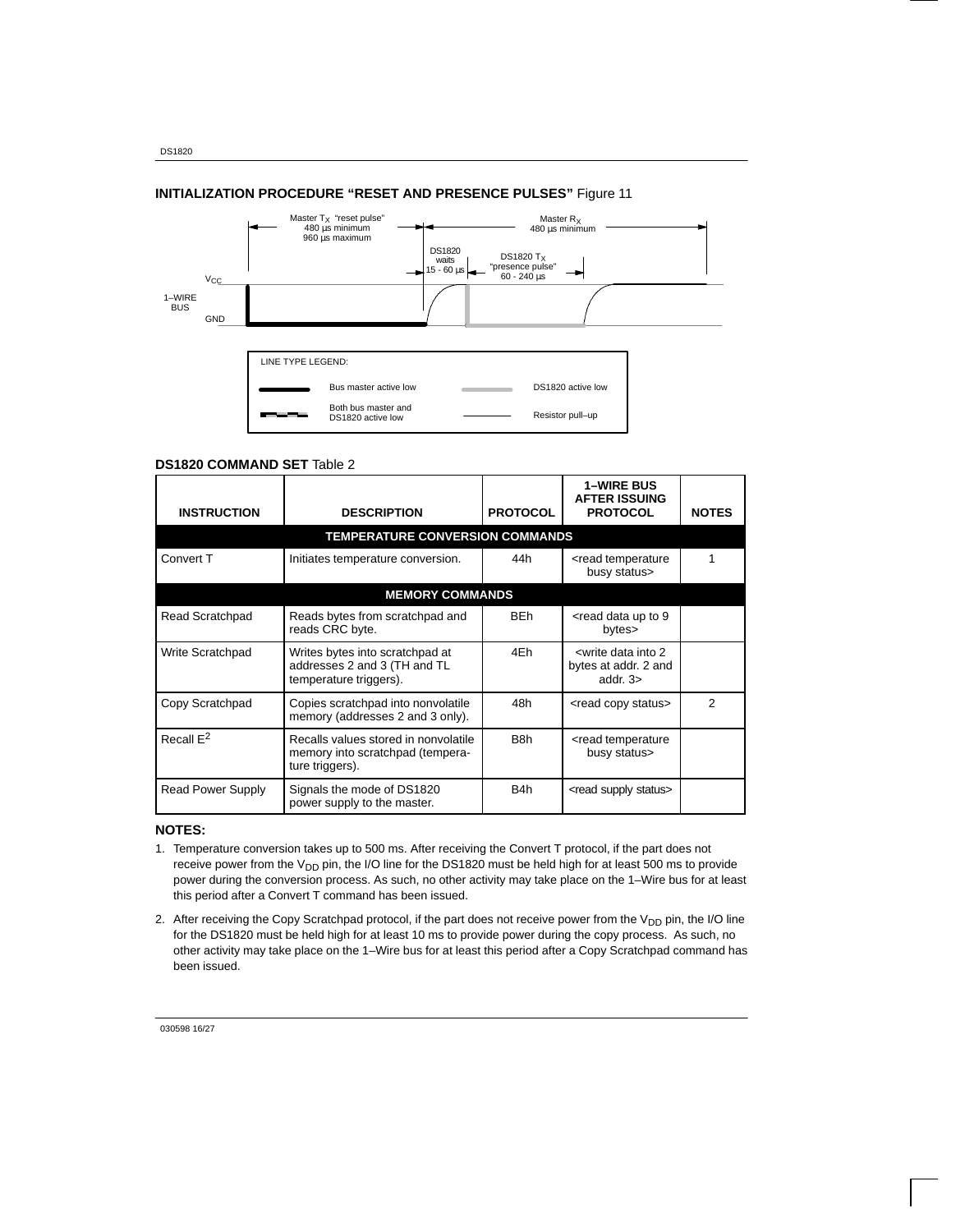#### **Read Scratchpad [BEh]**

This command reads the contents of the scratchpad. Reading will commence at byte 0, and will continue through the scratchpad until the 9th (byte–8, CRC) byte is read. If not all locations are to be read, the master may issue a reset to terminate reading at any time.

#### **Copy Scratchpad [48h]**

This command copies the scratchpad into the  $E<sup>2</sup>$ memory of the DS1820, storing the temperature trigger bytes in nonvolatile memory. If the bus master issues read time slots following this command, the DS1820 will output "0" on the bus as long as it is busy copying the scratchpad to  $E^2$ ; it will return a "1" when the copy process is complete. If parasite powered, the bus master has to enable a strong pull–up for at least 10 ms immediately after issuing this command.

### **Convert T [44h]**

This command begins a temperature conversion. No further data is required. The temperature conversion will be performed and then the DS1820 will remain idle. If the bus master issues read time slots following this command, the DS1820 will output "0" on the bus as long as it is busy making a temperature conversion; it will return a "1" when the temperature conversion is complete. If parasite powered, the bus master has to enable a strong pullup for 500 ms immediately after issuing this command.

#### **Recall E2 [B8h]**

This command recalls the temperature trigger values stored in  $E^2$  to the scratchpad. This recall operation happens automatically upon power–up to the DS1820 as well, so valid data is available in the scratchpad as soon as the device has power applied. With every read data time slot issued after this command has been sent, the device will output its temperature converter busy flag "0"=busy, "1"=ready.

#### **Read Power Supply [B4h]**

With every read data time slot issued after this command has been sent to the DS1820, the device will signal its power mode: "0"=parasite power, "1"=external power supply provided.

#### **READ/WRITE TIME SLOTS**

DS1820 data is read and written through the use of time slots to manipulate bits and a command word to specify the transaction.

#### **Write Time Slots**

A write time slot is initiated when the host pulls the data line from a high logic level to a low logic level. There are two types of write time slots: Write One time slots and Write Zero time slots. All write time slots must be a minimum of 60  $\,\mu$ s in duration with a minimum of a one  $\mu$ s recovery time between individual write cycles.

The DS1820 samples the I/O line in a window of 15 µs to 60 µs after the I/O line falls. If the line is high, a Write One occurs. If the line is low, a Write Zero occurs (see Figure 12).

For the host to generate a Write One time slot, the data line must be pulled to a logic low level and then released, allowing the data line to pull up to a high level within 15 µs after the start of the write time slot.

For the host to generate a Write Zero time slot, the data line must be pulled to a logic low level and remain low for 60 µs.

#### **Read Time Slots**

The host generates read time slots when data is to be read from the DS1820. A read time slot is initiated when the host pulls the data line from a logic high level to logic low level. The data line must remain at a low logic level for a minimum of one µs; output data from the DS1820 is valid for 15 us after the falling edge of the read time slot. The host therefore must stop driving the I/O pin low in order to read its state 15 µs from the start of the read slot (see Figure 12). By the end of the read time slot, the I/O pin will pull back high via the external pull–up resistor. All read time slots must be a minimum of 60 µs in duration with a minimum of a one us recovery time between individual read slots.

Figure 13 shows that the sum of  $T<sub>INIT</sub>$ ,  $T<sub>RC</sub>$ , and  $T_{SAMPLE}$  must be less than 15  $\mu$ s. Figure 14 shows that system timing margin is maximized by keeping  $T_{\text{INIT}}$ and  $T_{RC}$  as small as possible and by locating the master sample time towards the end of the 15  $\mu$ s period.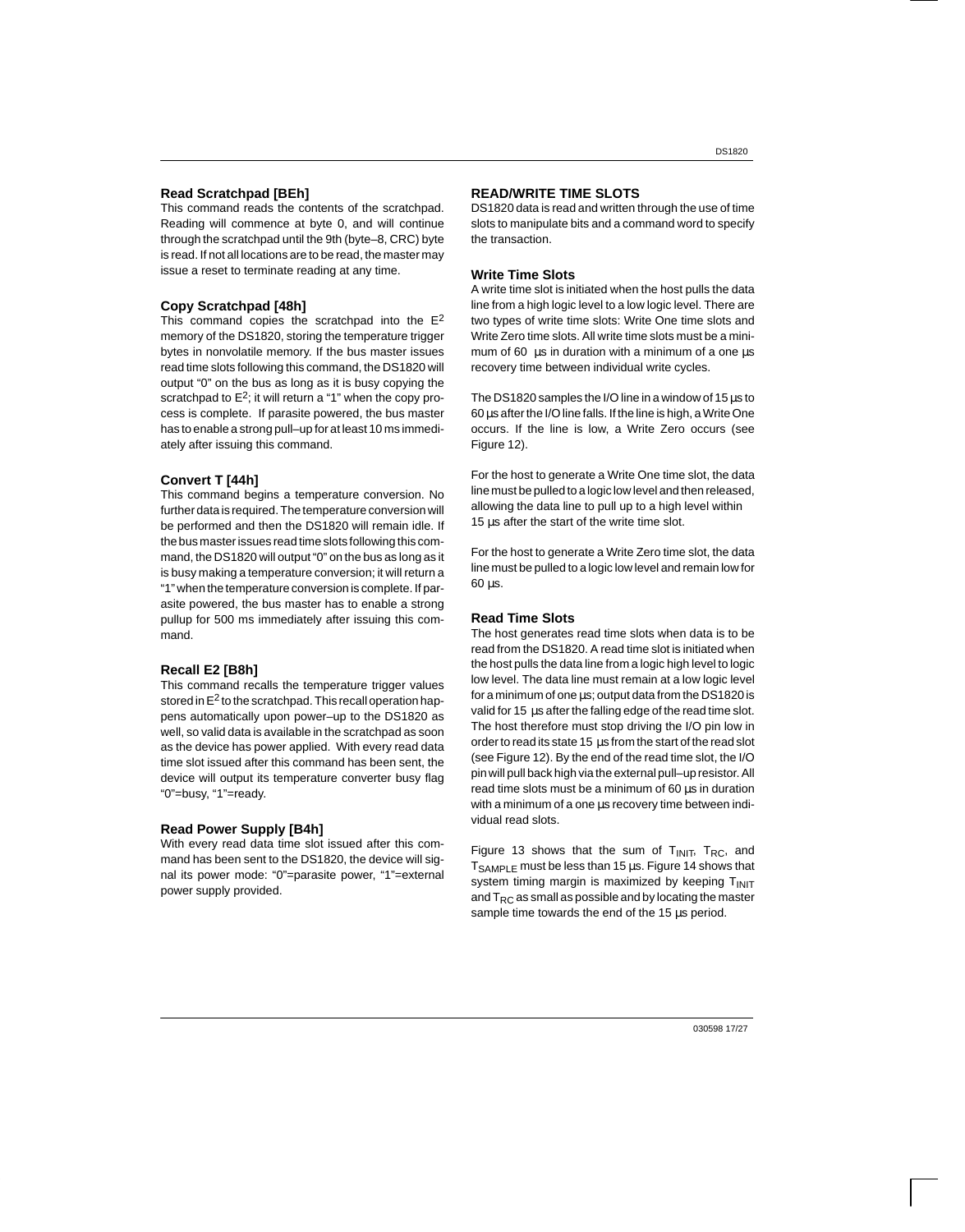

**READ/WRITE TIMING DIAGRAM** Figure 12

030598 18/27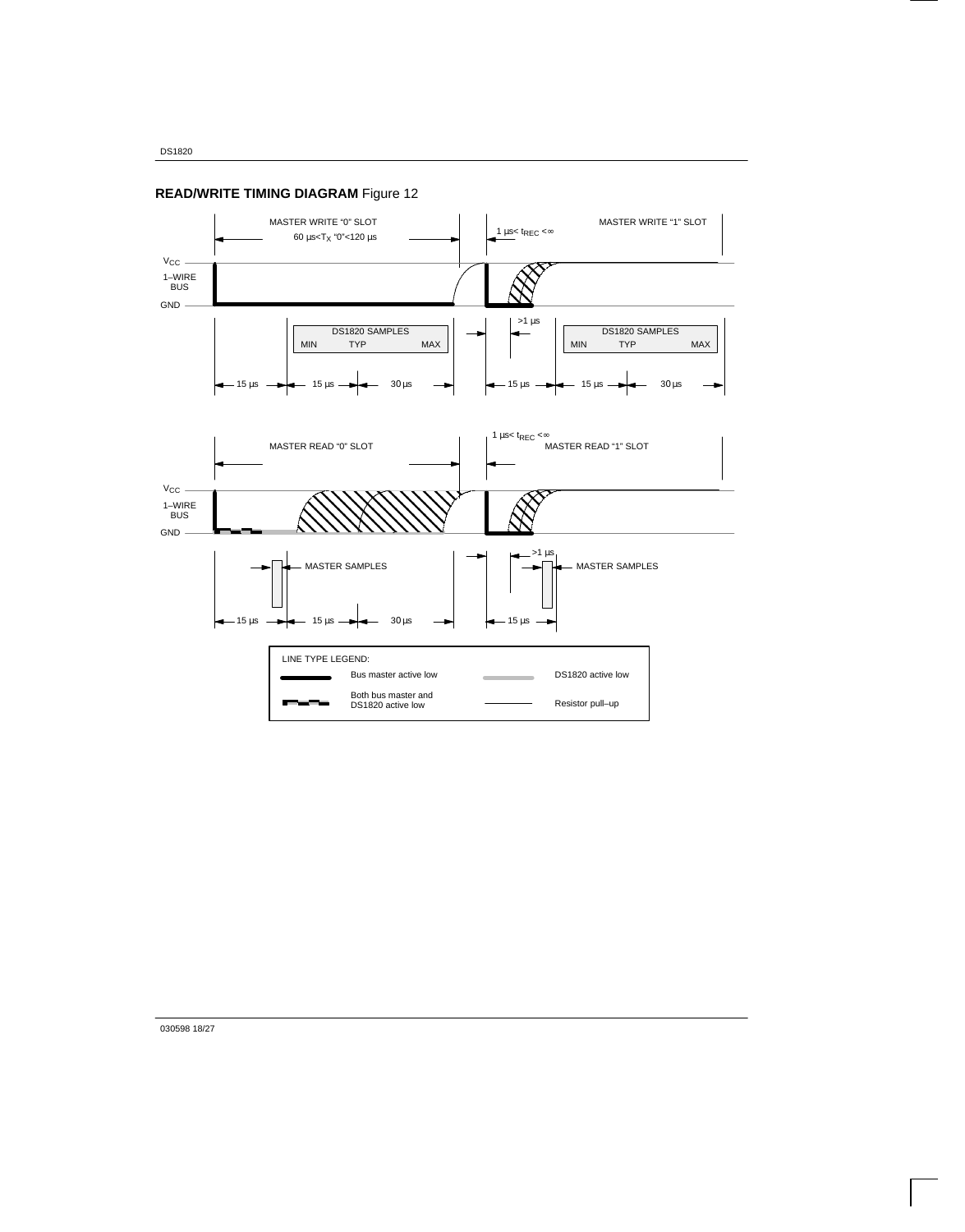## **DETAILED MASTER READ "1" TIMING** Figure 13



## **RECOMMENDED MASTER READ "1" TIMING** Figure 14



030598 19/27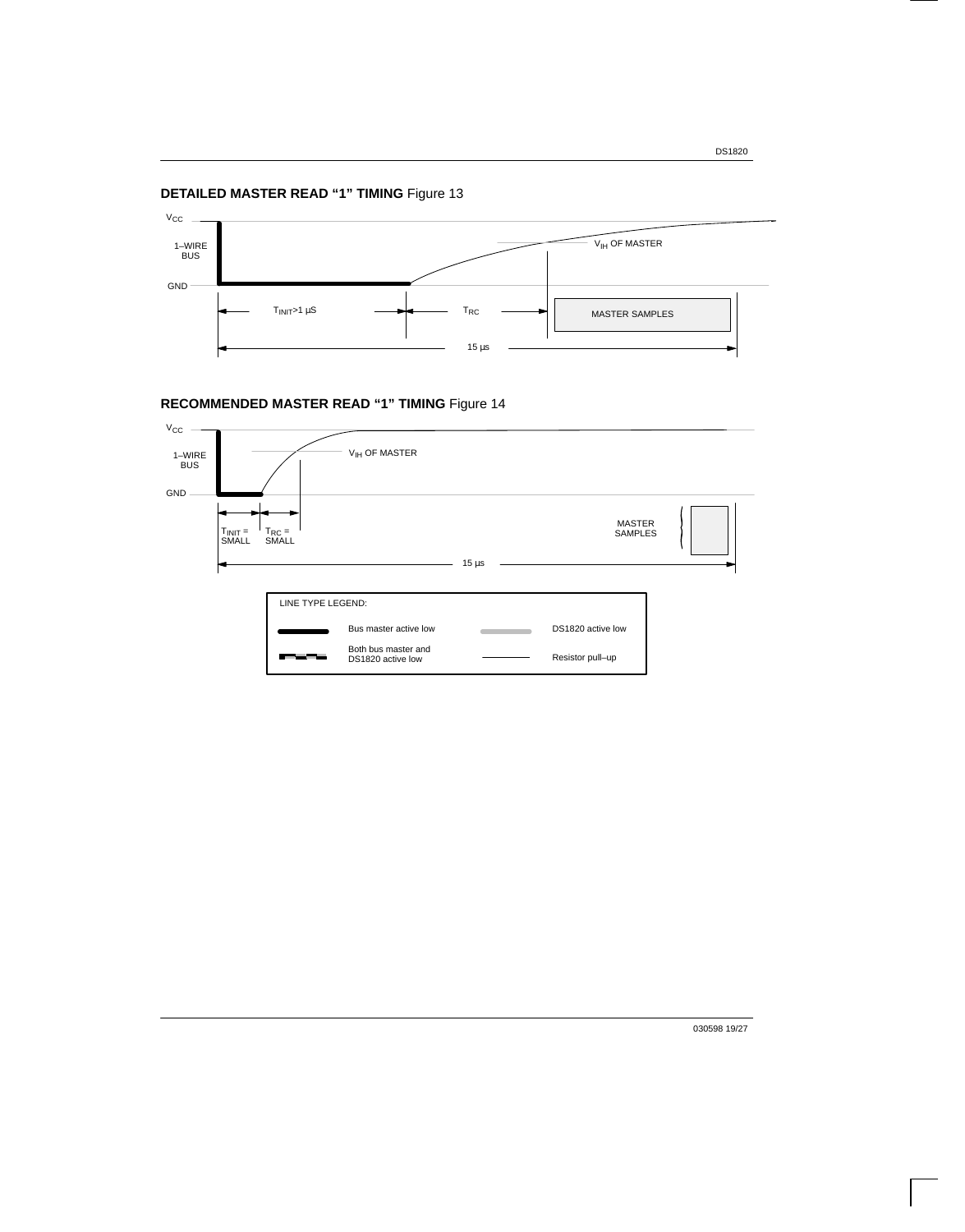DS1820

### **Related Application Notes**

The following Application Notes can be applied to the DS1820. These notes can be obtained from the Dallas Semiconductor "Application Note Book", via our website at http://www.dalsemi.com/, or through our faxback service at (214) 450–0441.

Application Note 27: "Understanding and Using Cyclic Redundancy Checks with Dallas Semiconductor Touch Memory Product"

Application Note 55: "Extending the Contact Range of Touch Memories"

Application Note 74: "Reading and Writing Touch Memories via Serial Interfaces"

Application Note 104: "Minimalist Temperature Control Demo"

Application Note 105: "High Resolution Temperature Measurement with Dallas Direct–to–Direct Temperature Sensors"

Application Note 106: "Complex MicroLANs"

Application Note 108: "MicroLAN – In the Long Run"

Sample 1–Wire subroutines that can be used in conjunction with AN74 can be downloaded from the website or our Anonymous FTP Site.

030598 20/27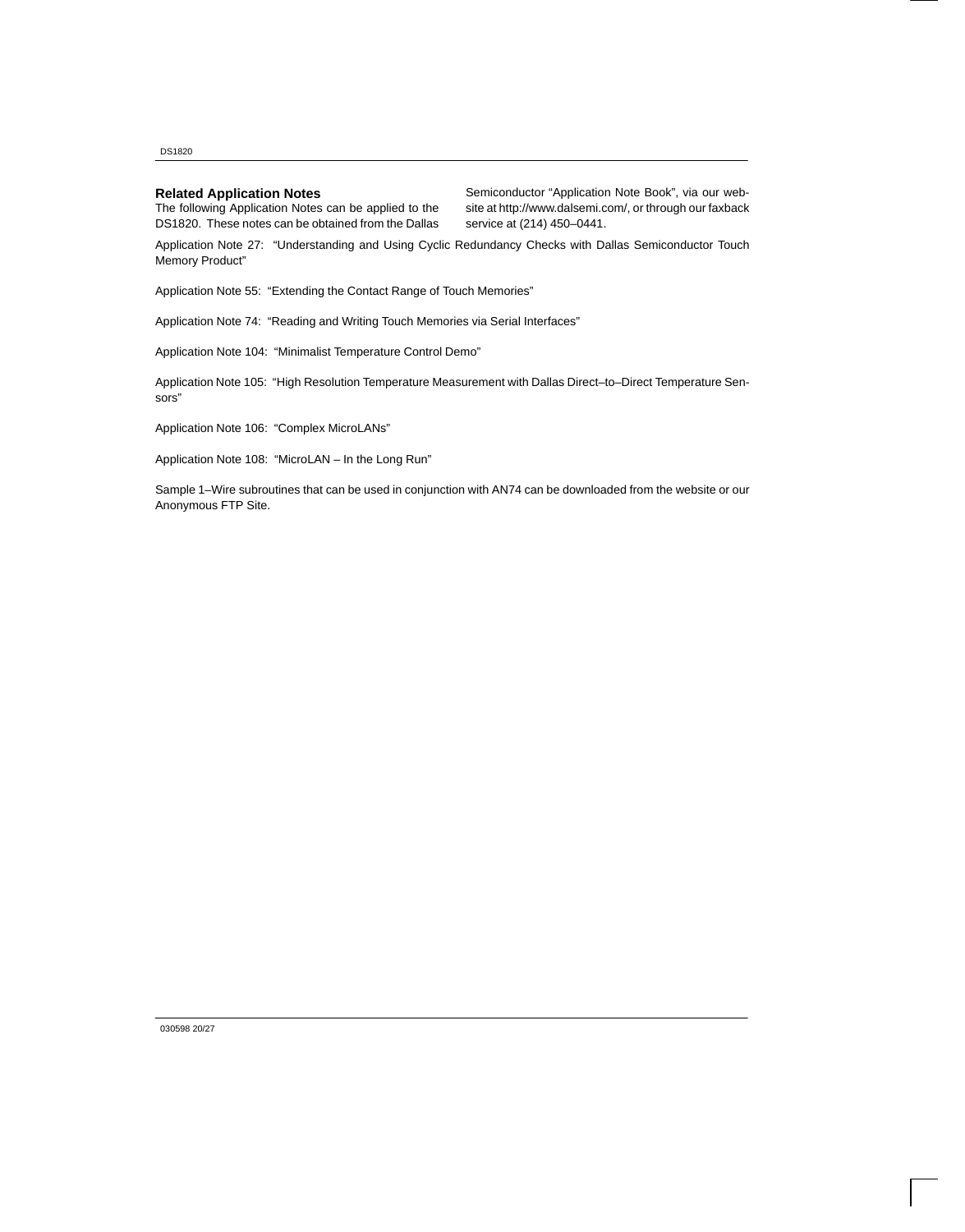### **MEMORY FUNCTION EXAMPLE** Table 3

Example: Bus Master initiates temperature conversion, then reads temperature (parasite power assumed).

| <b>MASTER MODE</b> | <b>DATA (LSB FIRST)</b>      | <b>COMMENTS</b>                                                                                                                                                                                                                                                      |
|--------------------|------------------------------|----------------------------------------------------------------------------------------------------------------------------------------------------------------------------------------------------------------------------------------------------------------------|
| <b>TX</b>          | Reset                        | Reset pulse $(480-960 \,\mu s)$ .                                                                                                                                                                                                                                    |
| <b>RX</b>          | Presence                     | Presence pulse.                                                                                                                                                                                                                                                      |
| <b>TX</b>          | 55h                          | Issue "Match ROM" command.                                                                                                                                                                                                                                           |
| ТX                 | <64-bit ROM code>            | Issue address for DS1820.                                                                                                                                                                                                                                            |
| ТX                 | 44h                          | Issue "Convert T" command.                                                                                                                                                                                                                                           |
| ТX                 | <i high="" line="" o=""></i> | I/O line is held high for at least 500 ms by bus master to<br>allow conversion to complete.                                                                                                                                                                          |
| <b>TX</b>          | Reset                        | Reset pulse.                                                                                                                                                                                                                                                         |
| <b>RX</b>          | Presence                     | Presence pulse.                                                                                                                                                                                                                                                      |
| ТX                 | 55h                          | Issue "Match ROM" command.                                                                                                                                                                                                                                           |
| <b>TX</b>          | <64-bit ROM code>            | Issue address for DS1820.                                                                                                                                                                                                                                            |
| <b>TX</b>          | <b>BEh</b>                   | Issue "Read Scratchpad" command.                                                                                                                                                                                                                                     |
| <b>RX</b>          | <9 data bytes>               | Read entire scratchpad plus CRC; the master now recal-<br>culates the CRC of the eight data bytes received from the<br>scratchpad, compares the CRC calculated and the CRC<br>read. If they match, the master continues; if not, this read<br>operation is repeated. |
| <b>TX</b>          | Reset                        | Reset Pulse.                                                                                                                                                                                                                                                         |
| <b>RX</b>          | Presence                     | Presence pulse, done.                                                                                                                                                                                                                                                |

030598 21/27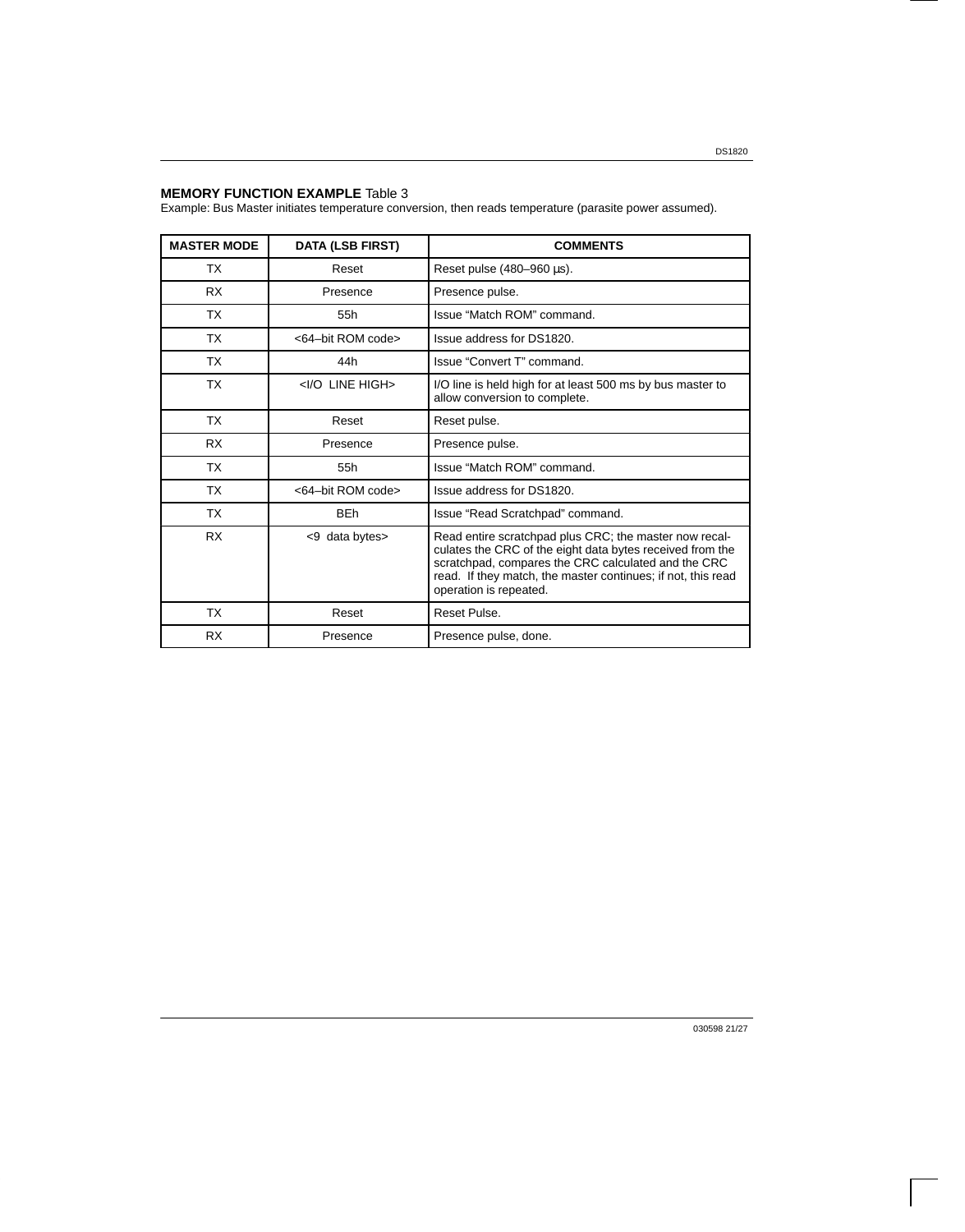DS1820

#### **MEMORY FUNCTION EXAMPLE** Table 4

Example: Bus Master writes memory (parasite power and only one DS1820 assumed).

| <b>MASTER MODE</b> | <b>DATA (LSB FIRST)</b> | <b>COMMENTS</b>                                                                                                                                                                                                                                                                    |
|--------------------|-------------------------|------------------------------------------------------------------------------------------------------------------------------------------------------------------------------------------------------------------------------------------------------------------------------------|
| <b>TX</b>          | Reset                   | Reset pulse.                                                                                                                                                                                                                                                                       |
| <b>RX</b>          | Presence                | Presence pulse.                                                                                                                                                                                                                                                                    |
| TX                 | CCh                     | Skip ROM command.                                                                                                                                                                                                                                                                  |
| <b>TX</b>          | 4Eh                     | Write Scratchpad command.                                                                                                                                                                                                                                                          |
| <b>TX</b>          | <2 data bytes>          | Writes two bytes to scratchpad (TH and TL).                                                                                                                                                                                                                                        |
| <b>TX</b>          | Reset                   | Reset pulse.                                                                                                                                                                                                                                                                       |
| <b>RX</b>          | Presence                | Presence pulse.                                                                                                                                                                                                                                                                    |
| <b>TX</b>          | CCh                     | Skip ROM command.                                                                                                                                                                                                                                                                  |
| <b>TX</b>          | <b>BEh</b>              | Read Scratchpad command.                                                                                                                                                                                                                                                           |
| <b>RX</b>          | <9 data bytes>          | Read entire scratchpad plus CRC. The master now recal-<br>culates the CRC of the eight data bytes received from the<br>scratchpad, compares the CRC and the two other bytes<br>read back from the scratchpad. If data match, the master<br>continues; if not, repeat the sequence. |
| <b>TX</b>          | Reset                   | Reset pulse.                                                                                                                                                                                                                                                                       |
| <b>RX</b>          | Presence                | Presence pulse.                                                                                                                                                                                                                                                                    |
| <b>TX</b>          | CCh                     | Skip ROM command.                                                                                                                                                                                                                                                                  |
| <b>TX</b>          | 48h                     | Copy Scratchpad command; after issuing this command,<br>the master must wait 6 ms for copy operation to complete.                                                                                                                                                                  |
| <b>TX</b>          | Reset                   | Reset pulse.                                                                                                                                                                                                                                                                       |
| <b>RX</b>          | Presence                | Presence pulse, done.                                                                                                                                                                                                                                                              |

030598 22/27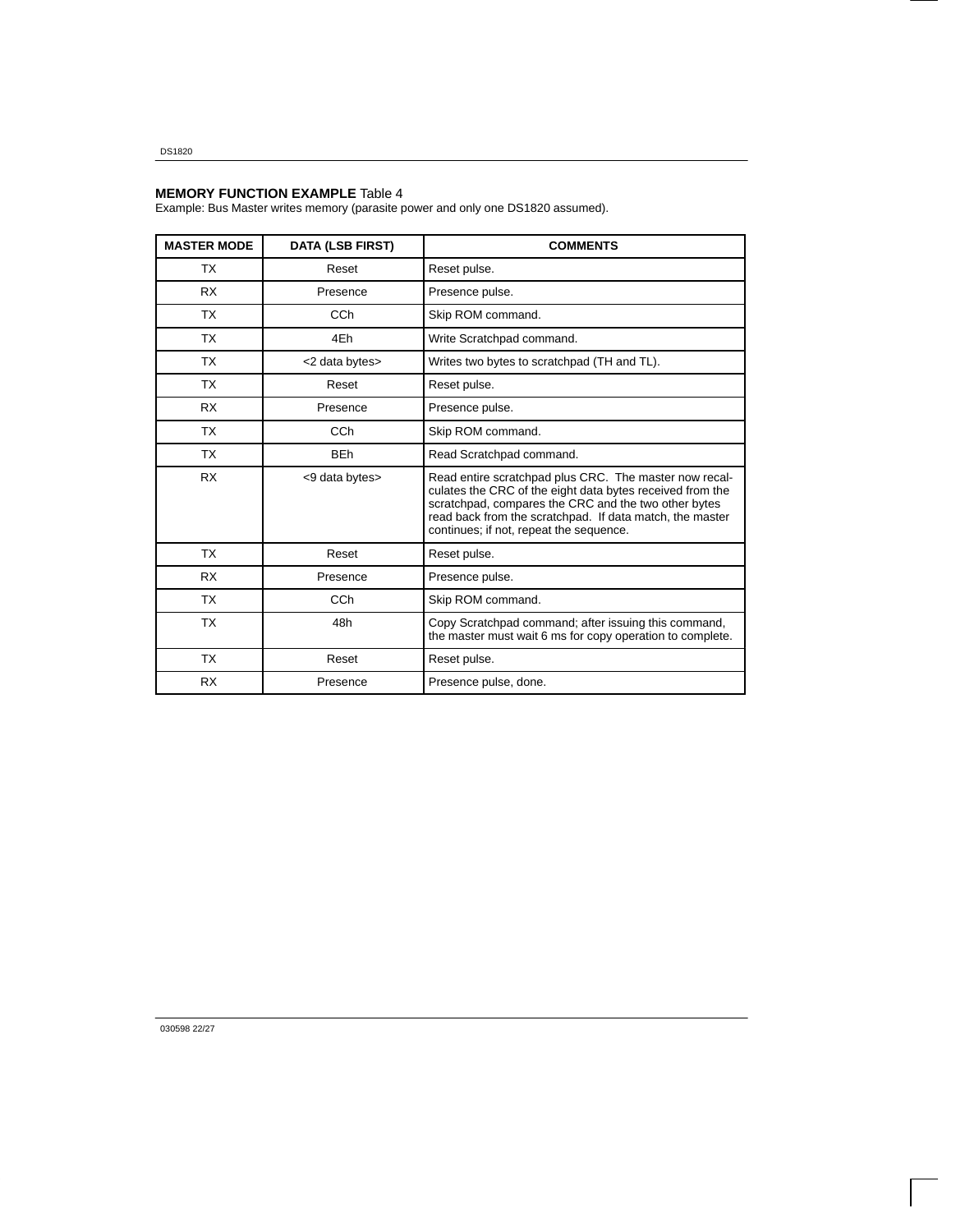## **MEMORY FUNCTION EXAMPLE** Table 5

Example: Temperature conversion and interpolation (external power supply and only one DS1820 assumed).

| <b>MASTER MODE</b> | <b>DATA (LSB FIRST)</b> | <b>COMMENTS</b>                                                                                                                                                                                                                                                                                                                                                           |  |  |
|--------------------|-------------------------|---------------------------------------------------------------------------------------------------------------------------------------------------------------------------------------------------------------------------------------------------------------------------------------------------------------------------------------------------------------------------|--|--|
| <b>TX</b>          | Reset                   | Reset pulse.                                                                                                                                                                                                                                                                                                                                                              |  |  |
| TR.                | Presence                | Presence pulse.                                                                                                                                                                                                                                                                                                                                                           |  |  |
| TX                 | CC <sub>h</sub>         | Skip ROM command.                                                                                                                                                                                                                                                                                                                                                         |  |  |
| <b>TX</b>          | 44h                     | Convert T command.                                                                                                                                                                                                                                                                                                                                                        |  |  |
| <b>RX</b>          | <1 data byte>           | Read busy flag eight times. The master continues reading<br>one byte (or bit) after another until the data is FFh (all<br>bits 1).                                                                                                                                                                                                                                        |  |  |
| TX                 | Reset                   | Reset pulse.                                                                                                                                                                                                                                                                                                                                                              |  |  |
| <b>RX</b>          | Presence                | Presence pulse.                                                                                                                                                                                                                                                                                                                                                           |  |  |
| <b>TX</b>          | CC <sub>h</sub>         | Skip ROM command.                                                                                                                                                                                                                                                                                                                                                         |  |  |
| <b>TX</b>          | <b>BEh</b>              | Read Scratchpad command.                                                                                                                                                                                                                                                                                                                                                  |  |  |
| <b>RX</b>          | <9 data bytes>          | Read entire scratchpad plus CRC. The master now recal-<br>culates the CRC of the eight data bytes received from the<br>scratchpad and compares both CRCs. If the CRCs match,<br>the data is valid. The master saves the temperature value<br>and stores the contents of the count register and count<br>per °C register as COUNT_REMAIN and COUNT_PER_C,<br>respectively. |  |  |
| <b>TX</b>          | Reset                   | Reset pulse.                                                                                                                                                                                                                                                                                                                                                              |  |  |
| <b>RX</b>          | Presence                | Presence pulse, done.                                                                                                                                                                                                                                                                                                                                                     |  |  |
|                    |                         | CPU calculates temperature as described in the data sheet<br>for higher resolution.                                                                                                                                                                                                                                                                                       |  |  |

030598 23/27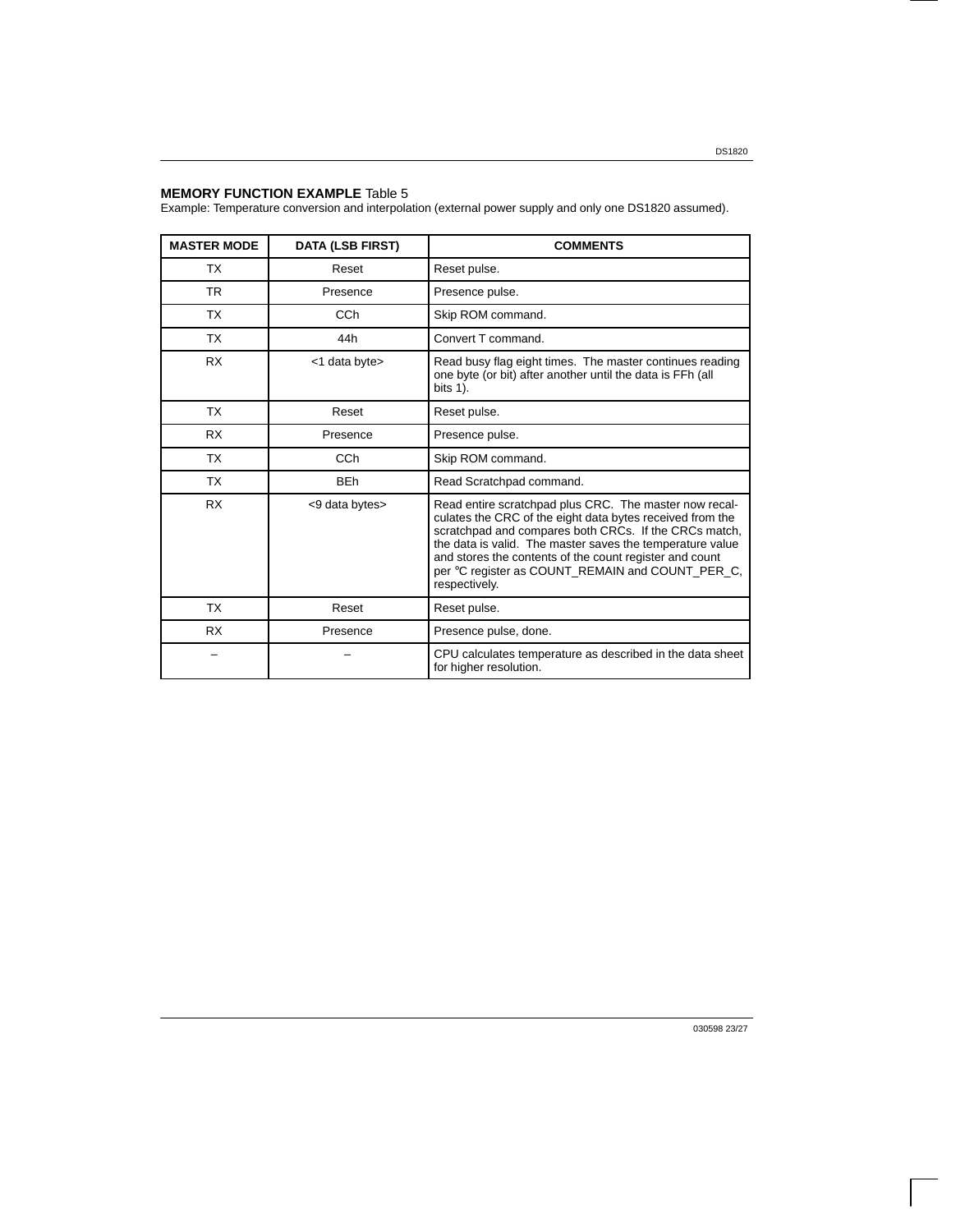DS1820

#### **ABSOLUTE MAXIMUM RATINGS\***

Voltage on Any Pin Relative to Ground –0.5V to +7.0V Operating Temperature  $-55^{\circ}$ C to +125°C<br>Storage Temperature  $-55^{\circ}$ C to +125°C Storage Temperature  $-55^{\circ}$ C to +125°C<br>Soldering Temperature  $260^{\circ}$ C for 10 seconds Soldering Temperature

\* This is a stress rating only and functional operation of the device at these or any other conditions above those indicated in the operation sections of this specification is not implied. Exposure to absolute maximum rating conditions for extended periods of time may affect reliability.

| <b>RECOMMENDED DC OPERATING CONDITIONS</b> |  |  |
|--------------------------------------------|--|--|
|--------------------------------------------|--|--|

| <b>PARAMETER</b> | <b>SYMBOL</b>   | <b>CONDITION</b>                                            | <b>MIN</b> | <b>TYP</b> | <b>MAX</b>    | <b>UNITS</b> | <b>NOTES</b> |
|------------------|-----------------|-------------------------------------------------------------|------------|------------|---------------|--------------|--------------|
| Supply Voltage   | V <sub>DD</sub> | I/O Functions                                               | 2.8        | 5.0        | 5.5           |              | 1, 2         |
|                  |                 | $\pm \frac{1}{2}$ °C Accurate<br>Temperature<br>Conversions | 4.3        |            | 5.5           | $\vee$       |              |
| Data Pin         | 1/O             |                                                             | $-0.5$     |            | $+5.5$        | V            | 2            |
| Logic 1          | V <sub>IH</sub> |                                                             | 2.0        |            | $V_{CC}$ +0.3 | V            | 2, 3         |
| Logic 0          | $V_{IL}$        |                                                             | $-0.3$     |            | $+0.8$        | V            | 2, 4         |

## **DC ELECTRICAL CHARACTERISTICS**  $(-55^{\circ} \text{C to +125}^{\circ} \text{C; V}_{\text{DD}}=3.6 \text{V to 5.5V})$

| <b>PARAMETER</b>         | <b>SYMBOL</b>    | <b>CONDITION</b>                                                                | <b>MIN</b> | <b>TYP</b>        | <b>MAX</b>                        | <b>UNITS</b> | <b>NOTES</b> |
|--------------------------|------------------|---------------------------------------------------------------------------------|------------|-------------------|-----------------------------------|--------------|--------------|
| <b>Thermometer Error</b> | $t_{\text{ERR}}$ | $-0$ °C to +70°C                                                                |            |                   | $\pm$ <sup>1</sup> / <sub>2</sub> | $^{\circ}C$  |              |
|                          |                  | $-55^{\circ}$ C to 0 $^{\circ}$ C<br>and $+70^{\circ}$ C to<br>$+125^{\circ}$ C |            | See Typical Curve |                                   |              | 1, 9, 10     |
| Input Logic High         | V <sub>IH</sub>  |                                                                                 | 2.2        |                   | 5.5                               | $\vee$       | 2, 3         |
| Input Logic Low          | $V_{IL}$         |                                                                                 | $-0.3$     |                   | $+0.8$                            | $\vee$       | 2, 4         |
| <b>Sink Current</b>      | 址                | $VI/O=0.4V$                                                                     | $-4.0$     |                   |                                   | mA           | 2            |
| <b>Standby Current</b>   | lQ               |                                                                                 |            | 200               | 350                               | nA           | 8            |
| <b>Active Current</b>    | l <sub>DD</sub>  |                                                                                 |            | 1                 | 1.5                               | mA           | 5, 6         |
| Input Load Current       | JL.              |                                                                                 |            | 5                 |                                   | μA           | 7            |

030598 24/27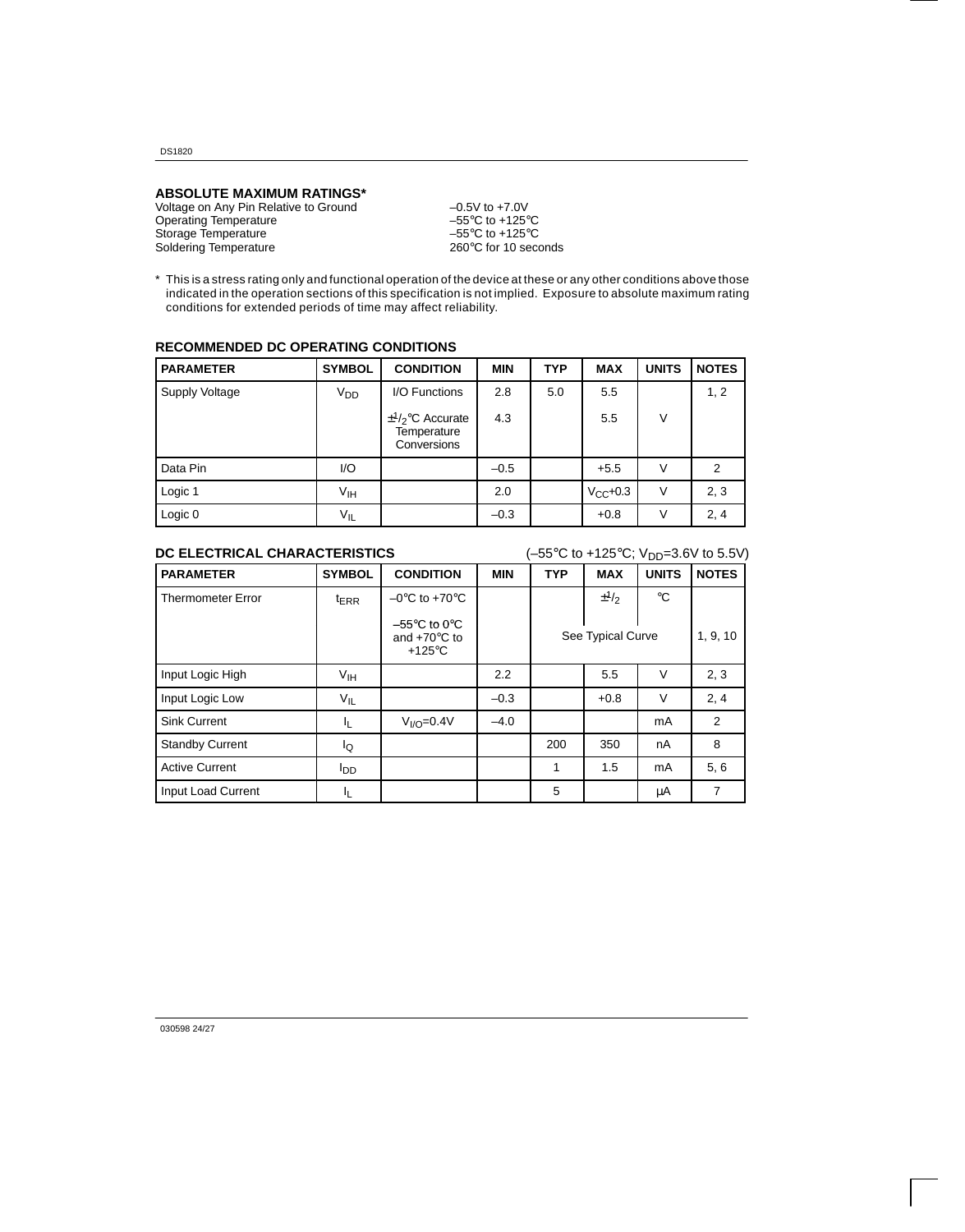| AC ELECTRICAL CHARACTERISTICS:     | $(-55^{\circ}$ C to +125°C; V <sub>DD</sub> =3.6V to 5.5V) |            |            |            |              |              |
|------------------------------------|------------------------------------------------------------|------------|------------|------------|--------------|--------------|
| <b>PARAMETER</b>                   | <b>SYMBOL</b>                                              | <b>MIN</b> | <b>TYP</b> | <b>MAX</b> | <b>UNITS</b> | <b>NOTES</b> |
| <b>Temperature Conversion Time</b> | t <sub>CONV</sub>                                          |            | 200        | 500        | ms           |              |
| Time Slot                          | t <sub>SLOT</sub>                                          | 60         |            | 120        | μs           |              |
| <b>Recovery Time</b>               | <sup>t</sup> REC                                           | 1          |            |            | μs           |              |
| Write 0 Low Time                   | <b>LOW0</b>                                                | 60         |            | 120        | μs           |              |
| Write 1 Low Time                   | t <sub>LOW1</sub>                                          | 1          |            | 15         | μs           |              |
| Read Data Valid                    | <sup>t</sup> RDV                                           |            |            | 15         | μs           |              |
| <b>Reset Time High</b>             | <sup>t</sup> rsth                                          | 480        |            |            | μs           |              |
| <b>Reset Time Low</b>              | t <sub>RSTL</sub>                                          | 480        |            | 4800       | μs           |              |
| Presence Detect High               | <sup>t</sup> PDHIGH                                        | 15         |            | 60         | μs           |              |
| <b>Presence Detect Low</b>         | t <sub>PDLOW</sub>                                         | 60         |            | 240        | μs           |              |
| Capacitance                        | $C_{IN/OUT}$                                               |            |            | 25         | pF           |              |

### **NOTES:**

- 1. Temperature conversion will work with  $\pm 2^{\circ}$ C accuracy down to  $V_{DD} = 3.4$  volts.
- 2. All voltages are referenced to ground.
- 3. Logic one voltages are specified at a source current of 1 mA.
- 4. Logic zero voltages are specified at a sink current of 4 mA.
- 5.  $I_{DD}$  specified with  $V_{CC}$  at 5.0 volts.
- 6. Active current refers to either temperature conversion or writing to the  $E^2$  memory. Writing to  $E^2$  memory consumes approximately 200 µA for up to 10 ms.
- 7. Input load is to ground.
- 8. Standby current specified up to 70°C. Standby current typically is 5  $\mu$ A at 125°C.
- 9. See Typical Curve for specification limits outside the 0°C to 70°C range. Thermometer error reflects sensor accuracy as tested during calibration.
- 10. Typical accuracy curve valid for  $4.3V \leq V_{DD} \leq 5.5V$ .

## **1–WIRE WRITE ONE TIME SLOT**



030598 25/27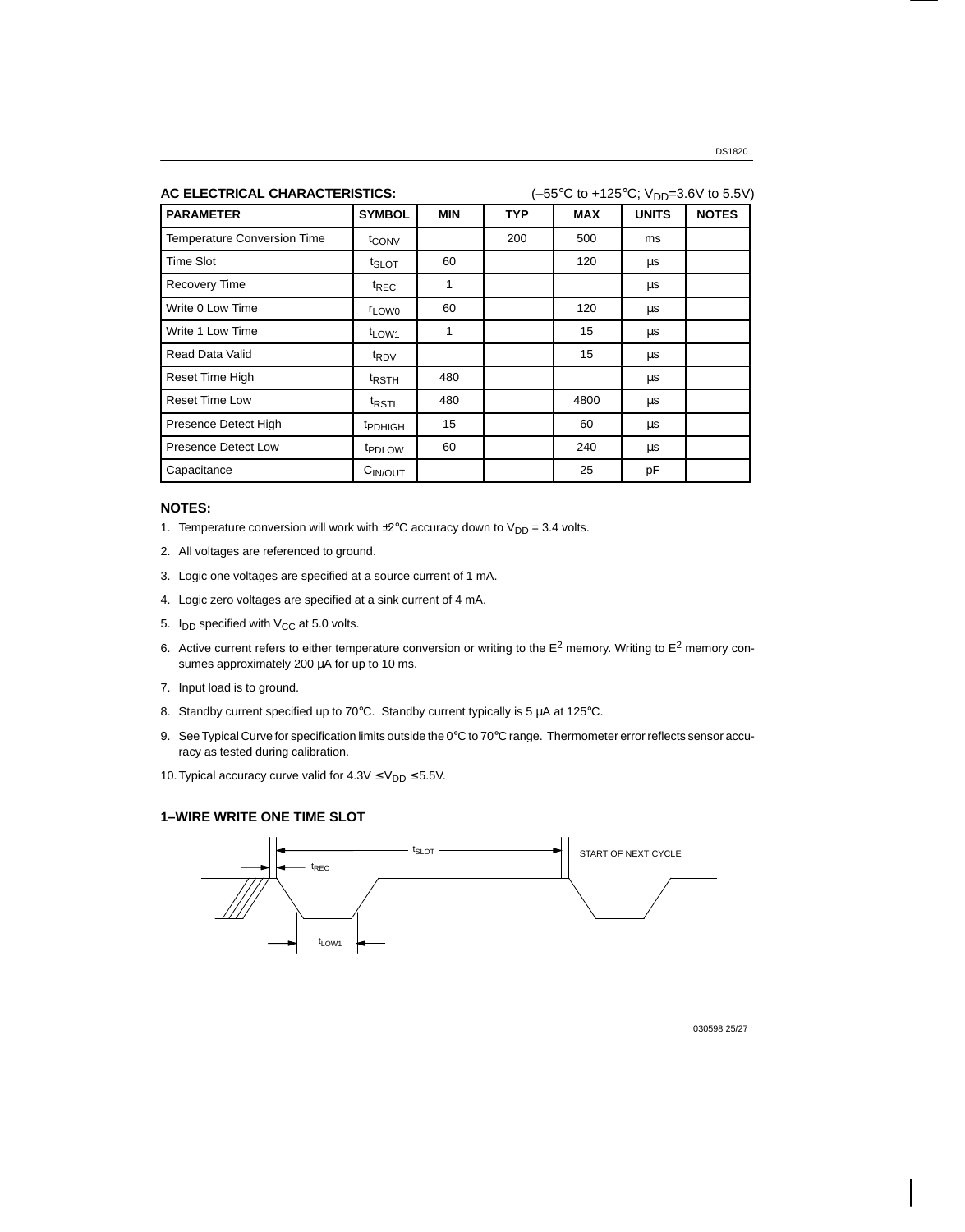## **1–WIRE WRITE ZERO TIME SLOT**



**1–WIRE READ ZERO TIME SLOT**



## **1–WIRE RESET PULSE**



030598 26/27